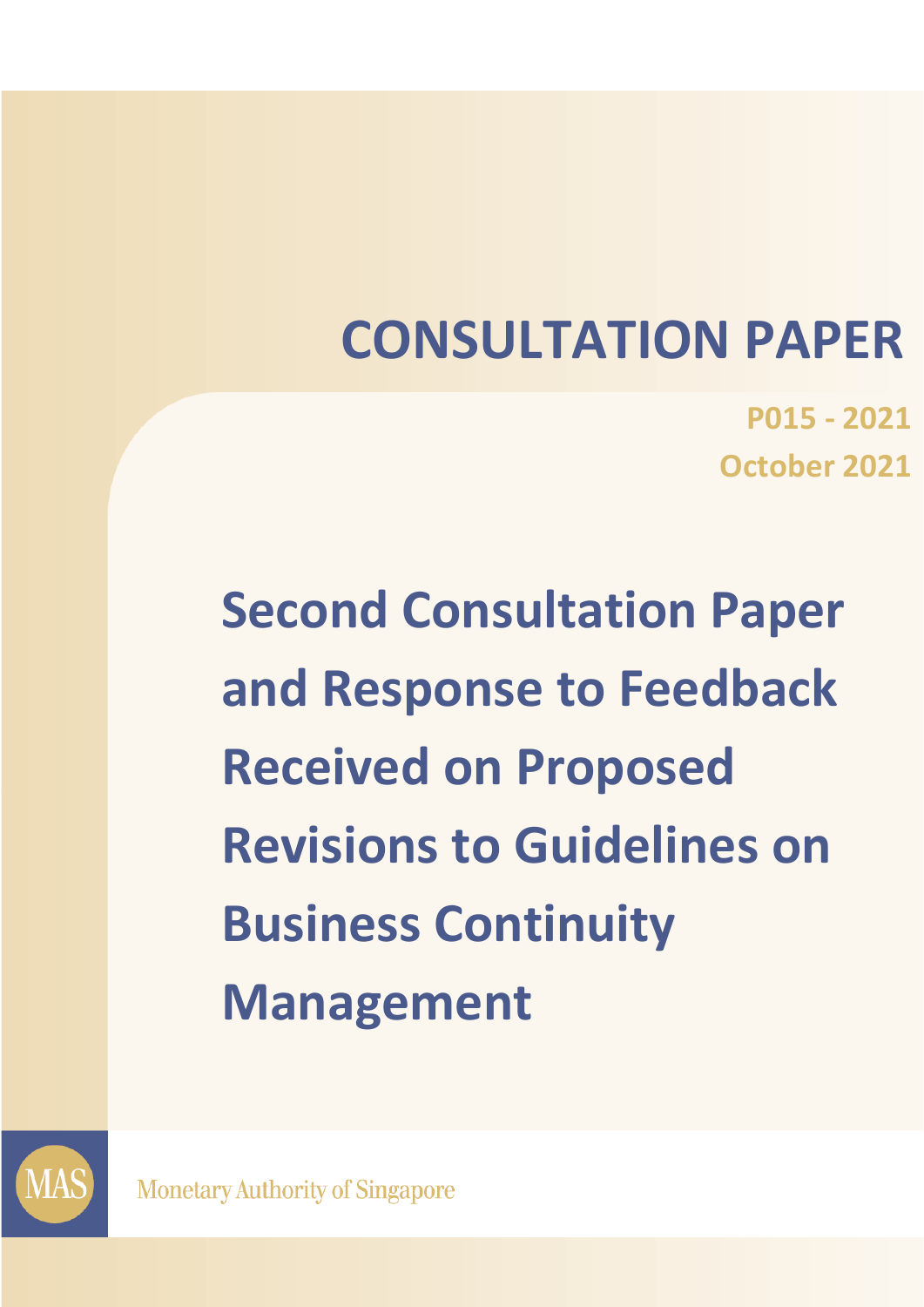## **Contents**

| $\mathbf{1}$ |                                                                          |       |  |  |
|--------------|--------------------------------------------------------------------------|-------|--|--|
| 2            |                                                                          |       |  |  |
| 3            |                                                                          |       |  |  |
| 4            |                                                                          |       |  |  |
|              | $\mathbf{1}$                                                             |       |  |  |
|              | $\overline{2}$                                                           |       |  |  |
|              | 3                                                                        |       |  |  |
|              | 4                                                                        |       |  |  |
|              | 5                                                                        |       |  |  |
|              | 6                                                                        |       |  |  |
|              | 7                                                                        |       |  |  |
|              | 8                                                                        | Audit |  |  |
|              | 9                                                                        |       |  |  |
|              | 10                                                                       |       |  |  |
|              |                                                                          |       |  |  |
| 5            | ANNEX C – Response to Feedback Received from First Consultation Paper 32 |       |  |  |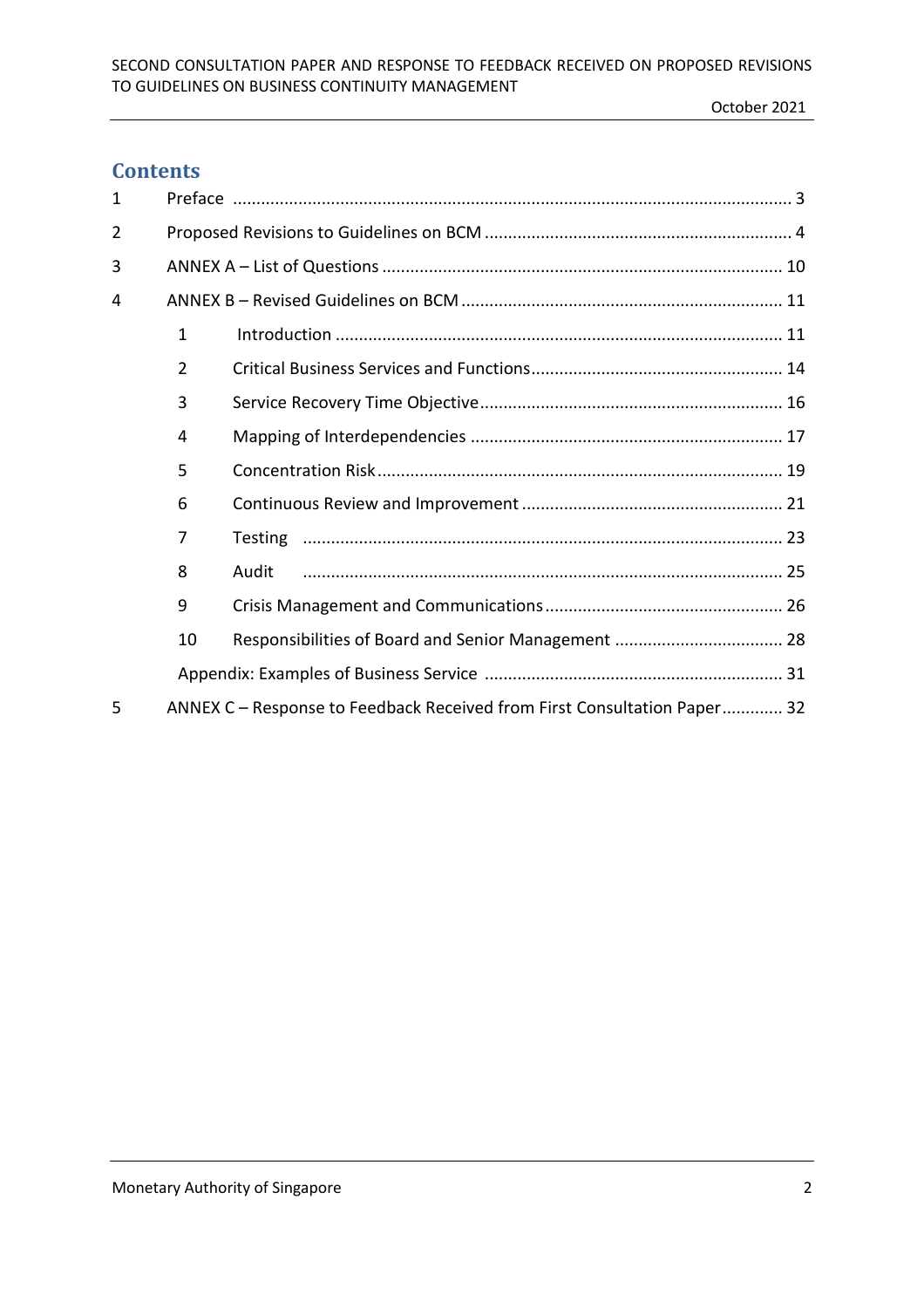## <span id="page-2-0"></span>**1 Preface**

1.1 The Monetary Authority of Singapore (MAS) issued a consultation paper on Proposed Revisions to Guidelines on Business Continuity Management (BCM) (hereafter referred as "the Guidelines") in 2019.

1.2 MAS would like to thank all respondents who provided feedback and comments for the earlier consultation. This second consultation builds on feedback received from the first consultation, along with key learnings from the COVID-19 pandemic.

1.3 Financial Institutions (FIs) will be expected to adopt the Guidelines within a year following the publication of the revised Guidelines. The revised Guidelines will supersede BCM Guidelines published in June 2003 and MAS Circular SRD BCM 01/2006. MAS invites interested parties to submit their views and comments on the Guidelines. All comments should be submitted to MAS by 15 November 2021.

1.4 **Please note that all submissions received will be published and attributed to the respective respondents unless they expressly request MAS not to do so. As such, if respondents would like (i) their whole submission or part of it (but not their identity), or (ii) their identity, or both, to be kept confidential, please expressly state so in the submission to MAS. MAS will only publish non-anonymous submissions. In addition, MAS reserves the right not to publish any submission received where MAS considers it not in the public interest to do so, such as where the submission appears to be libellous or offensive.** 

1.5 Electronic submission via **[online submission form](https://form.gov.sg/6153c17838e3110012b63fa4)** is encouraged. If you have any queries, please email **bcp@mas.gov.sg**.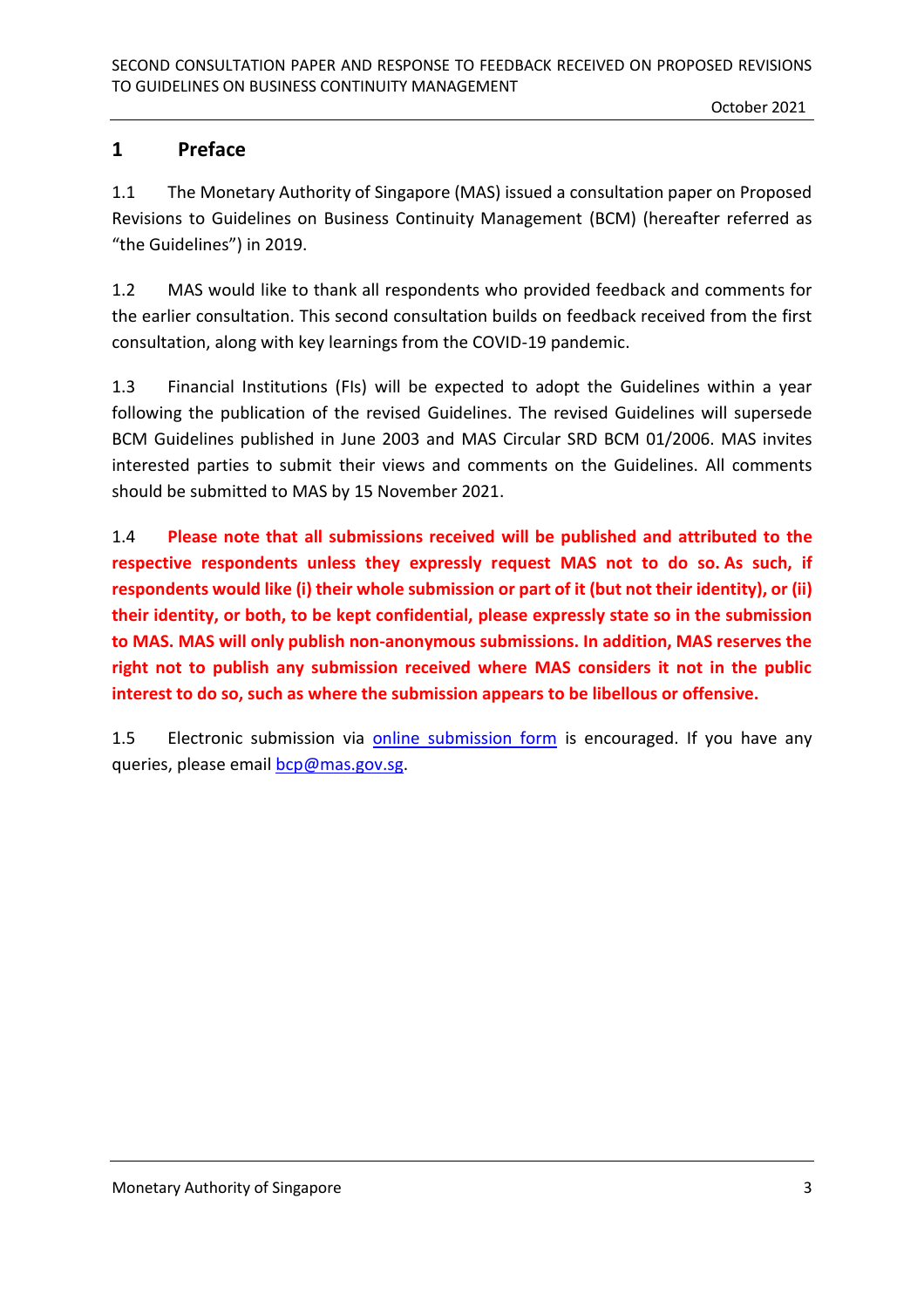## <span id="page-3-0"></span>**2 Proposed Revisions to Guidelines on BCM**

2.1 The following sets out the key changes to the existing Guidelines on BCM.

#### Critical Business Services and Functions

2.2 Business functions underpin the provision of business services to an FI's customers. A business function could also concurrently support a few different business services provided by the FI. When such a business function is disrupted, all the business services that are dependent on it could be disrupted, and as a result, amplify the operational or business impact to the FI. An FI may also have business functions that do not directly contribute to a business service, such as IT support and human resource, but could impact the FI's safety and soundness if disrupted.

2.3 In the event of a disruption, it might not be practical nor possible to recover all business services and functions at the earliest opportunity due to time and resource constraints. FIs should therefore prioritise the recovery of its business services and functions based on their criticality to determine the appropriate recovery strategies and resource allocation.

2.4 FIs should identify their critical business services (refer to **Appendix: Examples of Business Services**) and functions<sup>1</sup> by considering the impact of their unavailability on:

- (a) the FI's safety and soundness;
- (b) the number and profile of customers affected; and
- (c) the FI's counterparties and other participants in the financial ecosystem.

2.5 In establishing recovery strategies, FIs should adopt an end-to-end view of the critical business services' dependencies, to not only consider the recovery of individual processes, but the complete set of processes supporting the delivery of the service. This will minimise the degree of disruption, safeguard customer interests, and maintain the safety and soundness of FIs.

 $<sup>1</sup>$  An FI can adopt the business impact analysis methodology to assist in its identification of critical business</sup> services and functions.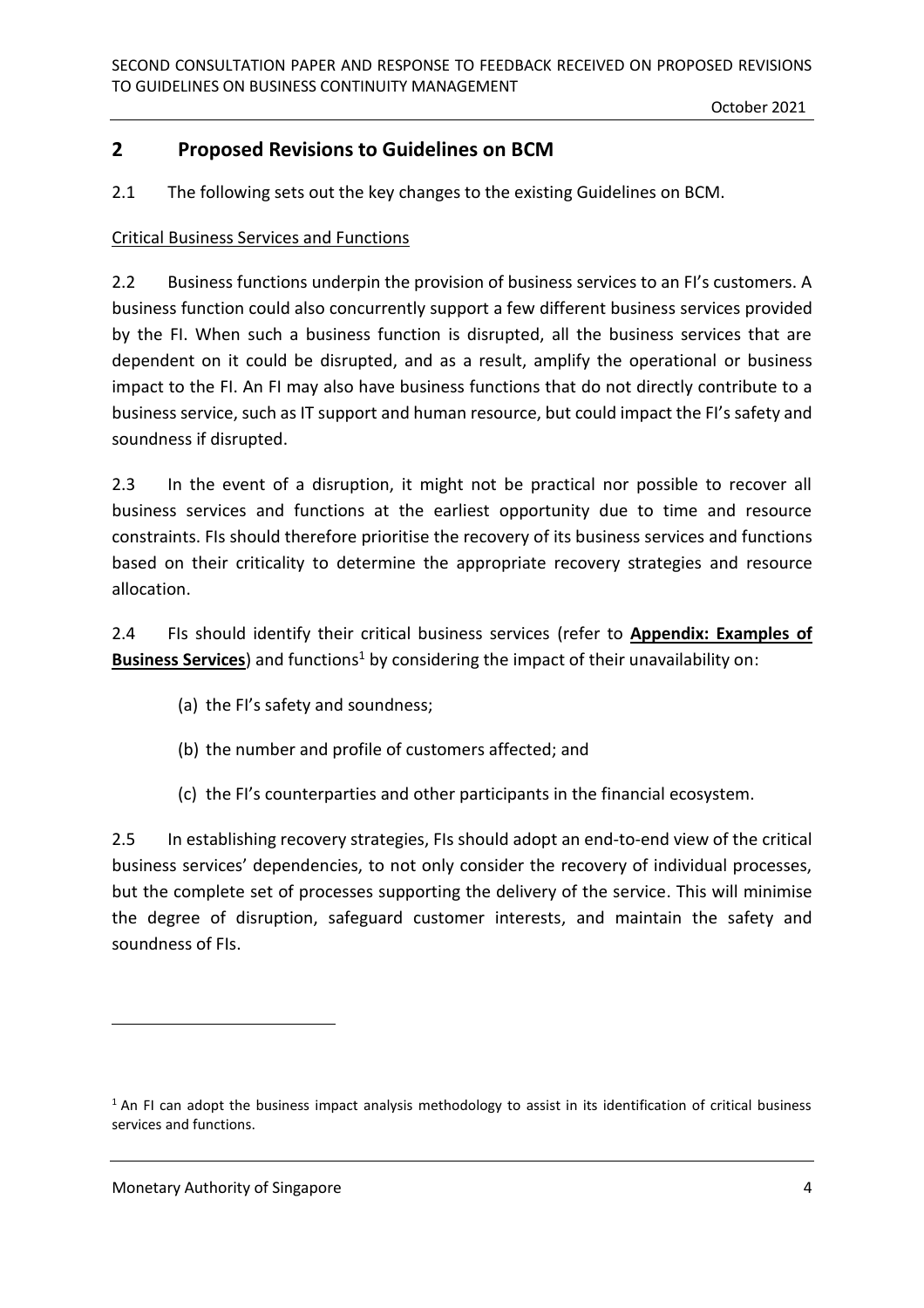2.6 FIs should also ensure clear accountability and responsibility for the overall business continuity of each critical business service. Where the delivery of a business service depends on multiple business functions, an overall manager should be appointed to coordinate incident management across the affected functions, and oversee the resumption of the business service in the event of a disruption.

<span id="page-4-0"></span>**Question 1.** MAS seeks comments on the proposed identification and prioritisation of critical business services in addition to critical business functions.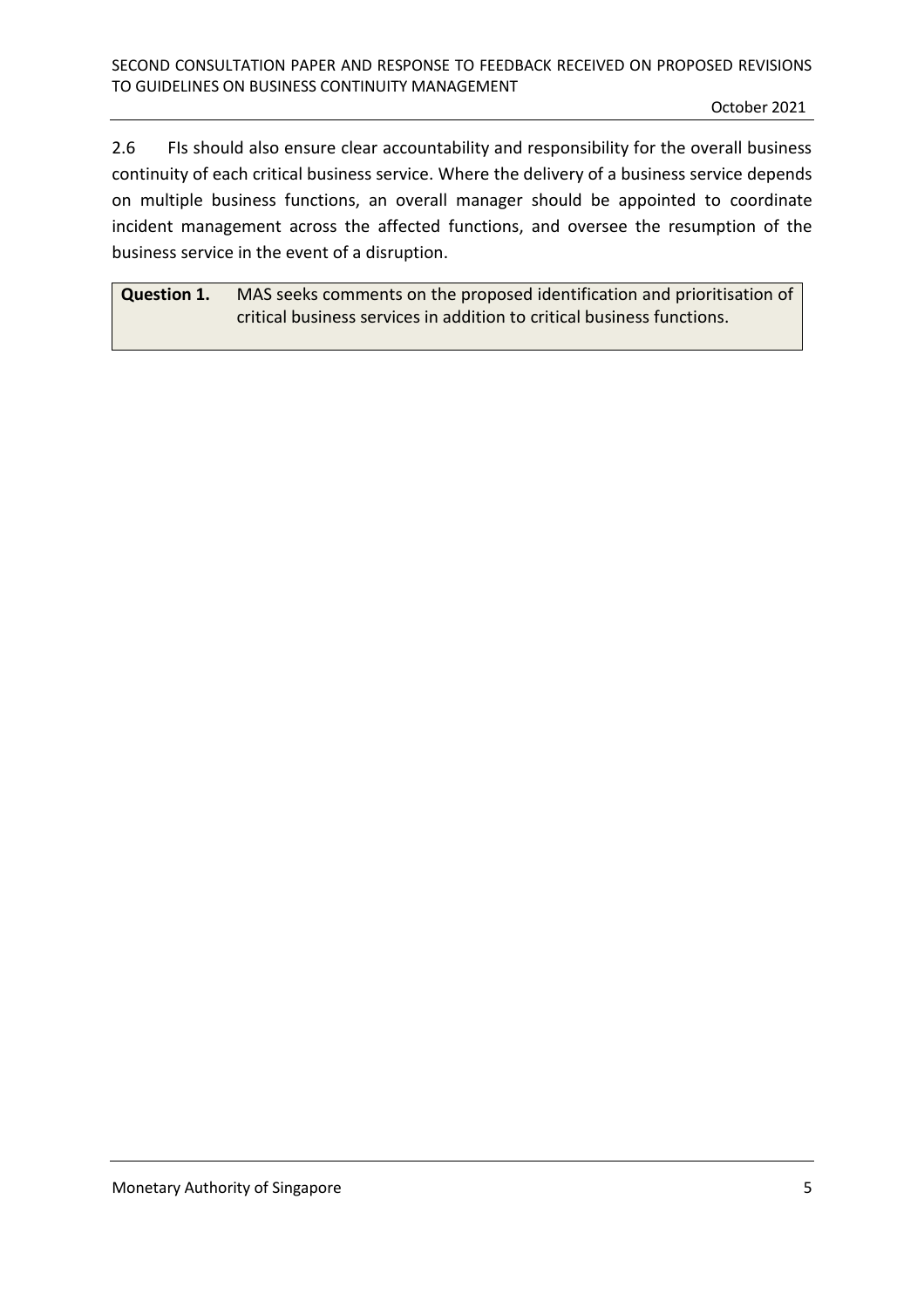#### Service Recovery Time Objective

2.7 FIs should establish the **Service Recovery Time Objective (SRTO)** for each critical business service. The SRTO, being a time-based metric, provides clarity between FIs and their third parties on the recovery expectation of the business service. This will help to facilitate decision-making and monitoring of the progress of its recovery following a disruption.

2.8 In establishing SRTOs, FIs should take into consideration its obligations to customers, the financial ecosystem, and its participants. FIs are expected to put in place recovery strategies<sup>2</sup> to enable them to achieve the established SRTOs and recover to the service levels required to meet their business obligations. For critical business services that are supported by a number of business functions, FIs must ensure that the Recovery Time Objectives (RTOs) of the underlying business functions and their dependencies will meet its SRTOs.

2.9 FIs should also set out clear and defined thresholds for BCP activation in the event where the performance of a critical business service is reduced or intermittent, but not to the extent that it is completely unavailable. This will guide the FI in activating its BCP in a timely manner, before the performance degradation becomes overly prolonged or worsened to the extent that it results in severe impact.

<span id="page-5-0"></span>**Question 2.** MAS seeks comments on the proposed establishment of Service Recovery Time Objectives (SRTO) for each critical business service, and the implementation of recovery strategies to meet the SRTOs.

<sup>&</sup>lt;sup>2</sup> Examples of recovery strategies could include manual workarounds, activation of alternate sites, and expansion of the service capacity of alternate delivery channel(s) to meet the increase in demand.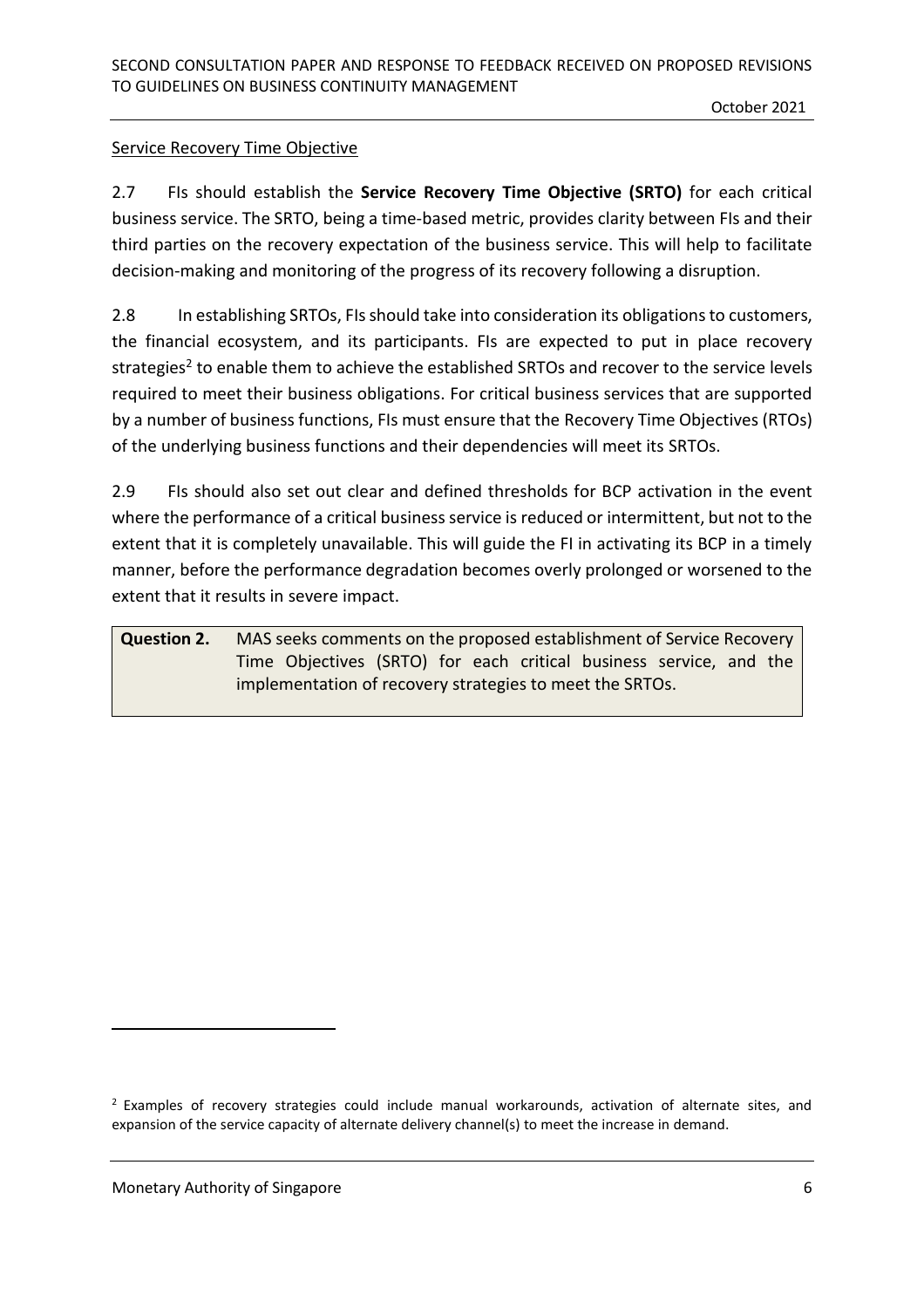#### Mapping of Interdependencies

#### *People, Processes and Technology*

2.10 The financial sector has become increasingly interconnected with the growing reliance on IT systems and common third parties. As a first step to mitigate the risks arising from the interdependencies, FIs should identify and map the end-to-end dependencies on people, processes, and technology, including those involving third parties, that support each critical business service.

2.11 The dependency mapping will enable FIs to identify resources critical to the service delivery, consider the implications of their unavailability, and address any gaps that could hinder the effectiveness and safe recovery of the critical business services. FIs should use the information derived from the dependency map to verify that the recovery of the business functions and their dependencies, will meet the established SRTOs.

#### *Third Party Dependencies*

2.12 Most FIs engage third parties<sup>3</sup> to support the delivery of their critical business services. These arrangements could increase operational risk arising from the failure, delay, or compromise of a third party in providing the service.

2.13 The FI should perform its due diligence to obtain assurance that the SRTOs of the critical business service can be met by the third parties. This assurance can be obtained through measures, such as the following, where possible:

- (a) Establish and regularly review operational level or service level agreements with third parties that set out specific and measurable recovery expectations;
- (b) Request for dedicated manpower from their third party service providers for specialist functions that cannot be performed in-house; or
- (c) Conduct audits, regular tests, or joint tests with their third parties to ensure that the third parties have the ability to support FIs even in the scenario that these third parties experience disruptions.

<sup>&</sup>lt;sup>3</sup> These include third party service providers as well as intra-group service providers.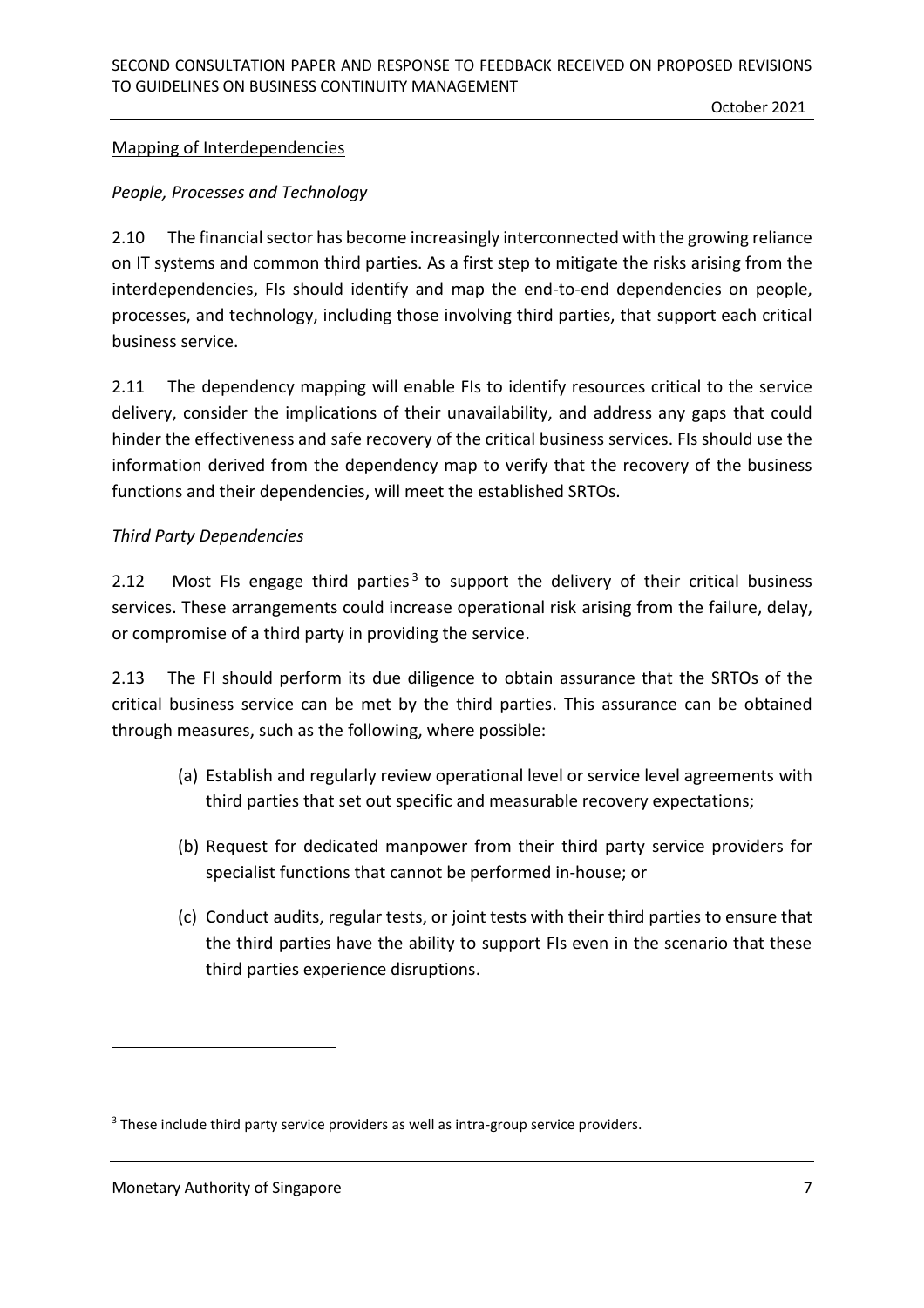2.14  $\;\;$  FIs should also put in place plans and procedures<sup>4</sup> to manage and address any unforeseen disruption, failure or termination of third party arrangements to minimise the impact of such adverse events on their business continuity.

2.15 Some interdependency risks (e.g. unavailability of telecommunications networks, power utilities, etc.) may be beyond an FI's direct control to mitigate completely. Hence, it is important that FIs put in place risk mitigating measures, such as implementing redundancy or back-up arrangements, to address the interdependency risks posed by the disruption of these services.

<span id="page-7-0"></span>**Question 3.** MAS seeks comments on the proposed development of an end-to-end dependency mapping on people, processes, and technology, including those involving third parties, for each critical business service.

<sup>4</sup> Examples include pre-designating an alternate service provider or building up in-house capability in the event where the primary service provider is unavailable to provide immediate support.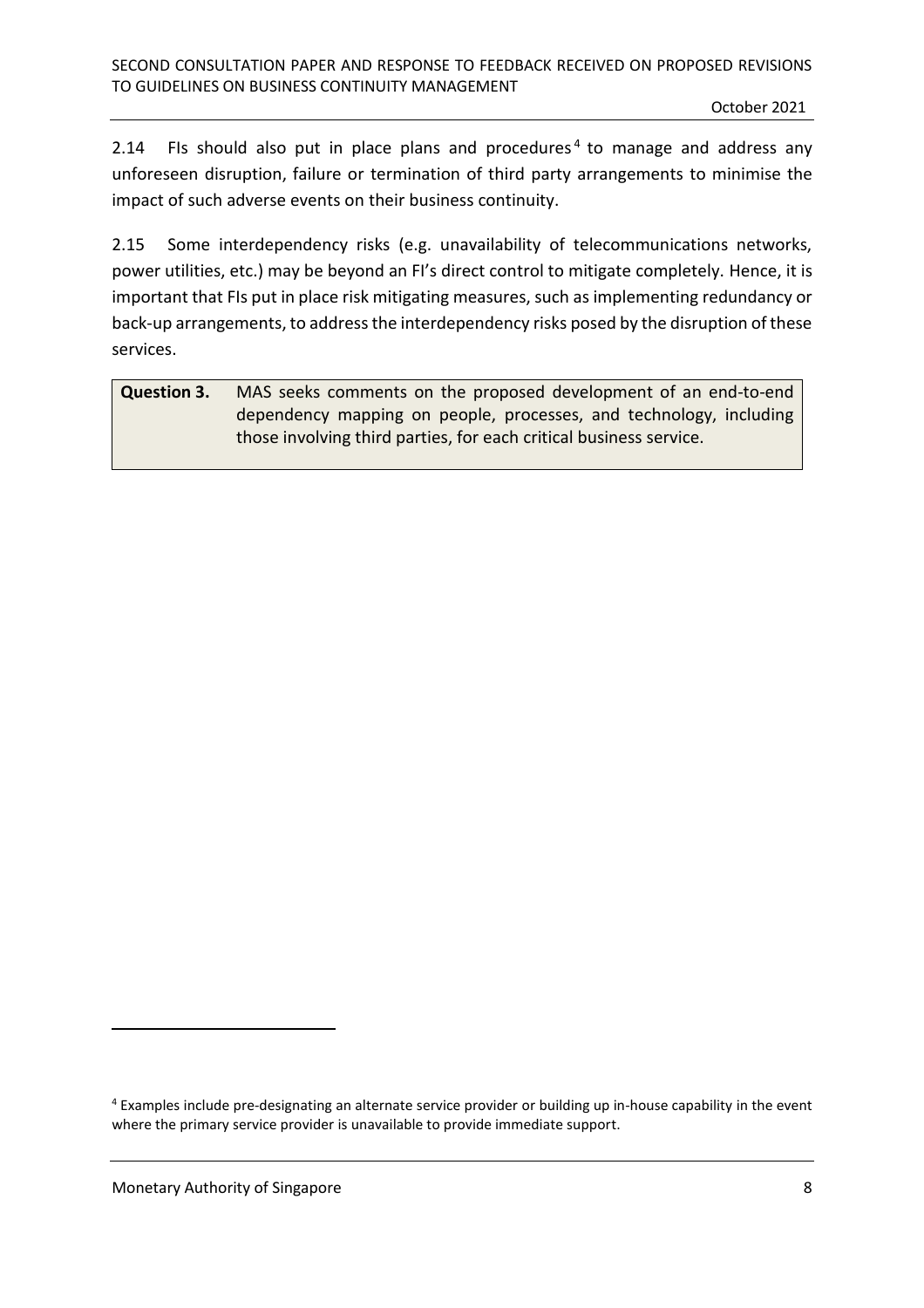#### **Audit**

2.16 A BCM audit is an important means to provide the FI with independent assessment on the adequacy and effectiveness of the implementation of the FI's BCM framework. An FI should ensure that its audit programme adequately covers the assessment of BCM preparedness based on the level of operational risks that it is exposed to.

2.17 The scope and frequency of BCM audits<sup>5</sup> should be commensurate with the criticality of the business services and business functions. The BCM audits should be conducted by a qualified independent party (e.g. qualified internal or external auditor).

2.18 The FI should establish processes to track and monitor the implementation of remedial actions in response to the audit findings. FIs should escalate any significant audit findings on lapses that may have severe impact on the FI's BCM to the Board and senior management. The FI should submit the BCM audit reports to MAS upon request.

2.19 Please see **Annex B** for the proposed revised Guidelines on BCM.

<span id="page-8-1"></span><span id="page-8-0"></span>

| Question 4. | MAS seeks comments on the expectation to conduct BCM audits that are<br>commensurate with the criticality of the business services and functions. |
|-------------|---------------------------------------------------------------------------------------------------------------------------------------------------|
| Question 5. | MAS seeks comments on any other aspects of BCM that warrant further<br>guidance from MAS.                                                         |

<sup>&</sup>lt;sup>5</sup> Examples of BCM audits include institutional-wide BCM audits, specific service or function-level audits covering BCM preparedness, or thematic audits.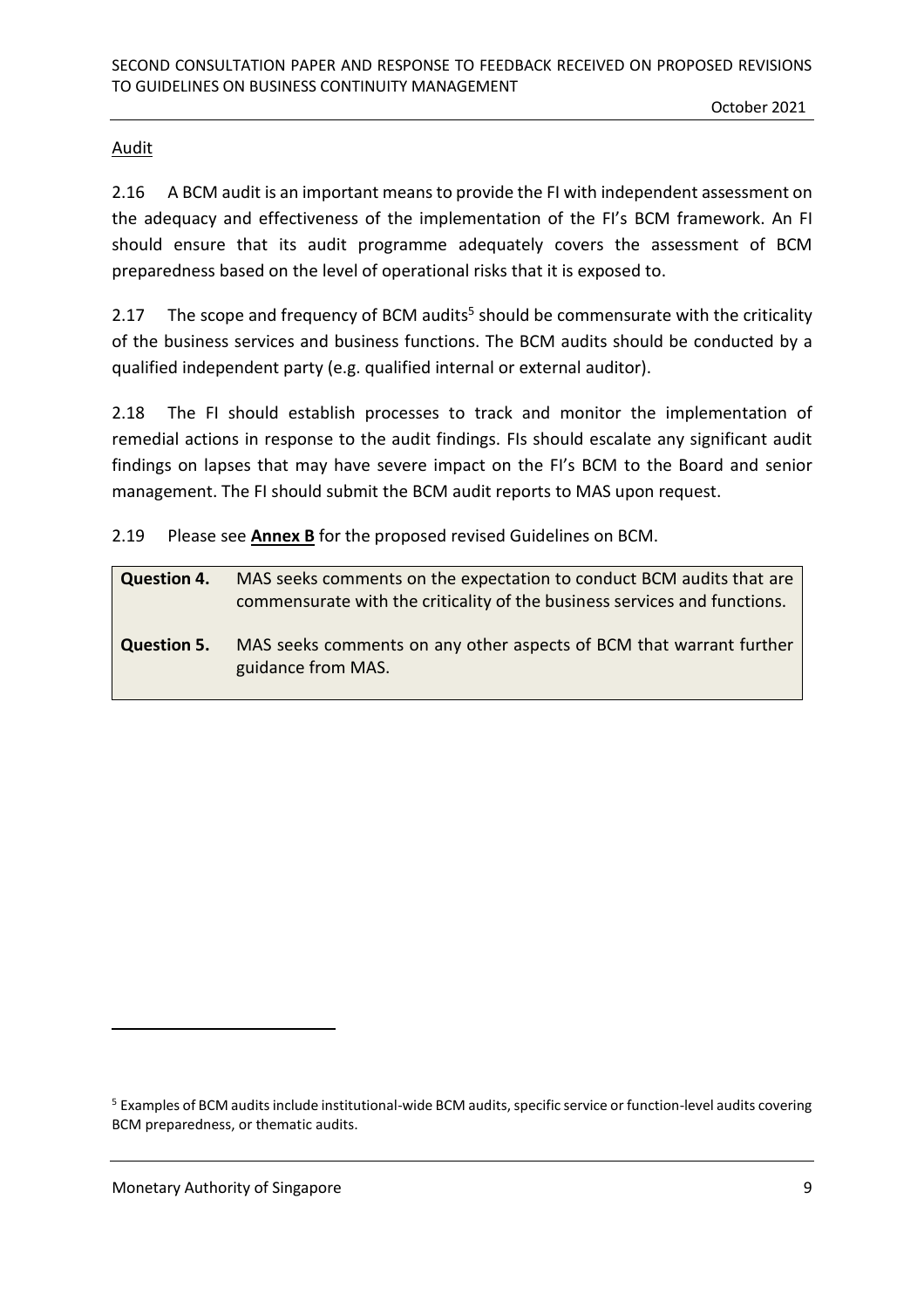## <span id="page-9-0"></span>**3 ANNEX A – List of Questions**

| <b>Question 1.</b> | MAS seeks comments on the proposed identification and<br>prioritisation of critical business services in addition to critical                                                                          |
|--------------------|--------------------------------------------------------------------------------------------------------------------------------------------------------------------------------------------------------|
| <b>Question 2.</b> | MAS seeks comments on the proposed establishment of Service<br>Recovery Time Objectives (SRTO) for each critical business service,<br>and the implementation of recovery strategies to meet the SRTO.6 |
| <b>Question 3.</b> | MAS seeks comments on the proposed development of an end-to-<br>end dependency mapping on people, processes, and technology,<br>including those involving third parties, for each critical business    |
| <b>Question 4.</b> | MAS seeks comments on the expectation to conduct BCM audits<br>that are commensurate with the criticality of the business services                                                                     |
| <b>Question 5.</b> | MAS seeks comments on any other aspects of BCM that warrant                                                                                                                                            |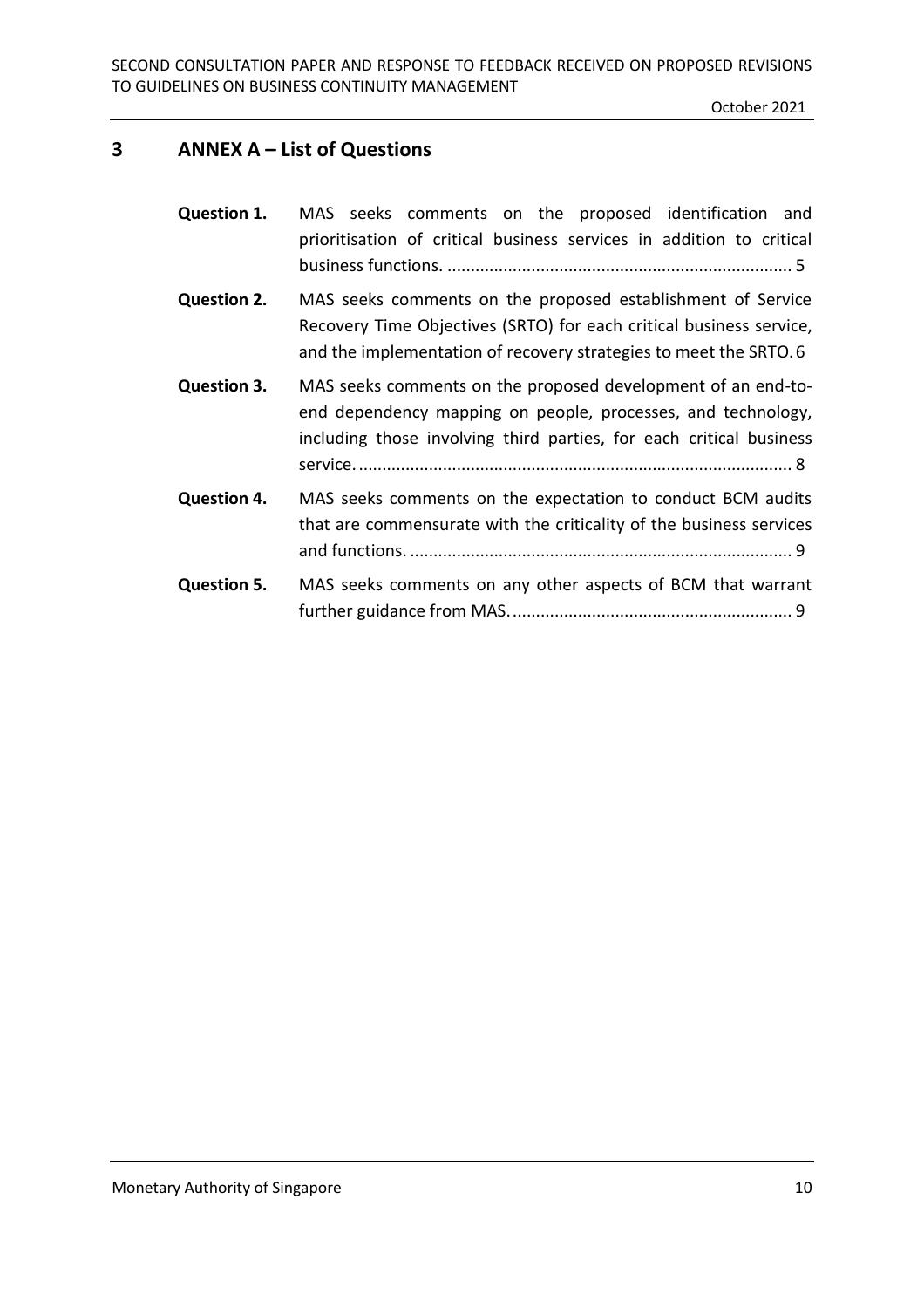## <span id="page-10-1"></span><span id="page-10-0"></span>**4 ANNEX B – Revised Guidelines on BCM**

## **1 Introduction**

#### Preface

1.1 The proper functioning of the financial sector is underpinned by trust and confidence in the financial ecosystem's ability to protect assets and transactions. Operational disruptions, if not recovered speedily, may compromise the ability of financial institutions ("FIs") to meet their business obligations and result in significant financial losses. Given the high interconnectedness between FIs, these disruptions, if severe and widespread, may even lead to broader contagion implications for the financial system.

1.2 MAS is concerned with both the soundness of individual FIs, and the stability of the financial system as a whole. To that end, FIs are expected to have controls in place to minimise the occurrence of operational disruptions, including identifying potential single points of failure early on and eliminating them, where possible.

1.3 MAS also recognises that disruptions could, nevertheless, still occur despite an FI's best efforts. An effective Business Continuity Management (BCM) framework will therefore be critical in minimising the impact of operational disruptions on an FI's ability to continually deliver financial services.

1.4 Having a sound BCM framework enables an FI to responsively harness the three elements – people, processes, and technology – to recover from operational disruptions. The COVID-19 pandemic, as a case in point, saw lockdowns and the implementation of safe management measures that restricted the mobility of resources and resulted in the wider adoption of remote working arrangements. Despite these restrictions, many FIs were able continue meeting their business obligations as they had a comprehensive BCM framework in place.

1.5 BCM is an ongoing effort to ensure that the plans and procedures put in place are able to address operational risks posed by the latest threats. FIs should adopt a proactive BCM posture by embedding BCM into their business-as-usual operations and processes, and contribute to the overall operational resilience of the financial sector.

1.6 MAS has issued this revised set of BCM Guidelines to share best practices and to reinforce the importance of having an over-arching BCM framework in place to ensure FIs' operational resilience.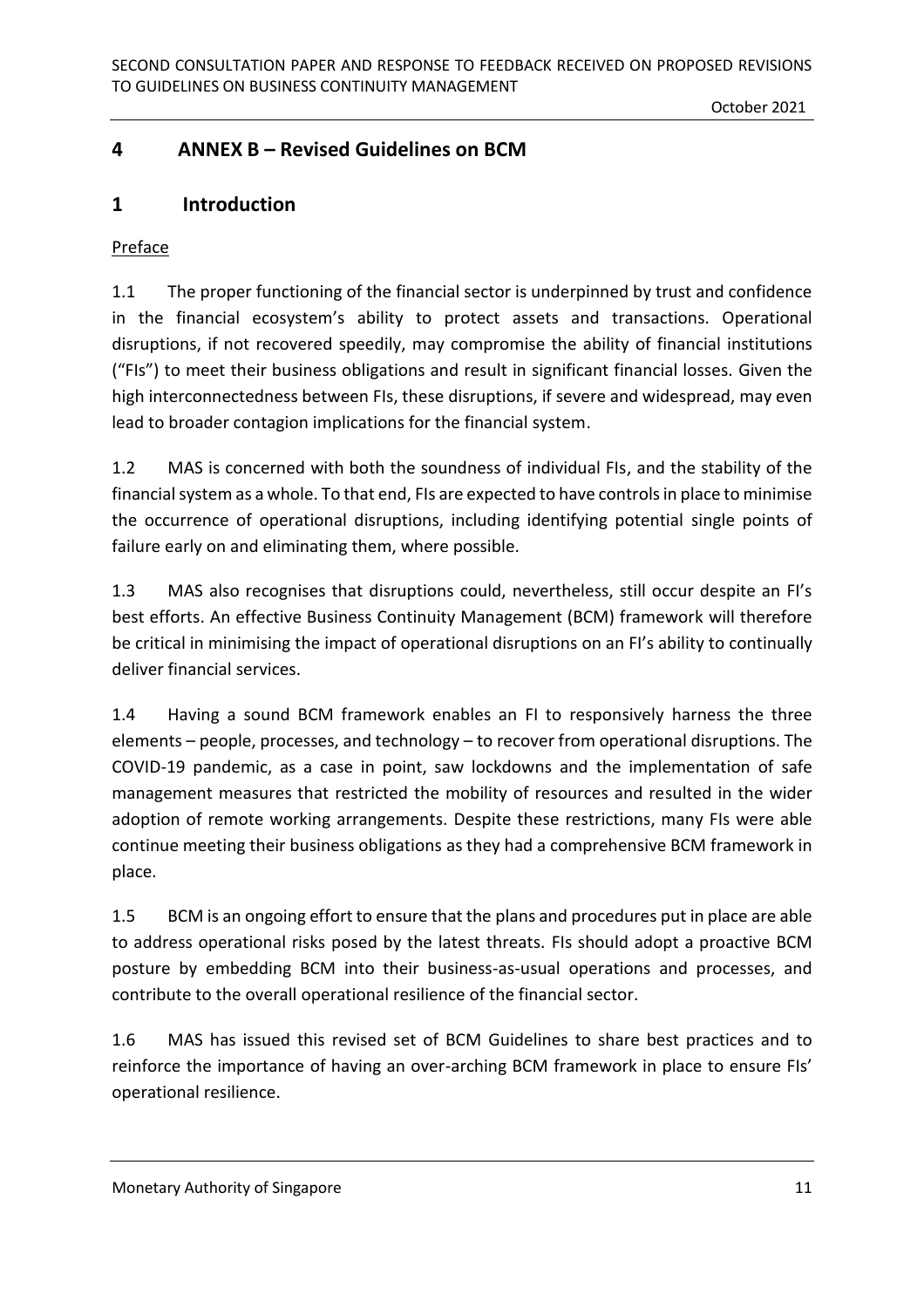#### Application of Guidelines

1.7 The set of MAS BCM Guidelines (hereafter referred as "the Guidelines") contains sound BCM principles that FIs are encouraged to adopt to strengthen their resilience against operational disruptions. FIs should establish policies, plans and playbooks to maintain an FI's business continuity preparedness, and ensure that its critical business services can be promptly resumed following a disruption.

1.8 FIs are ultimately responsible for their own business continuity preparedness and recovery from operational disruptions. MAS expects FIs to have robust business continuity plans(BCPs) that address a range of severe and plausible disruption scenarios. The extent and degree to which an FI implements the Guidelines should be commensurate with the nature, size, and complexity of its business operations. FIs may adapt the Guidelines as necessary, taking into consideration the diverse activities they engage in, and the different markets in which they conduct transactions.

1.9 In supervising an FI, MAS will review the FI's BCM, taking into account the extent to which the FI observed the Guidelines, to assess the quality of its oversight and governance arrangements, internal controls, and risk management. Particular attention will be paid to business continuity policies, plans and playbooks established for an FI's critical business services.

1.10 FIs' senior management and personnel, who are responsible for implementing BCM, should familiarise themselves with the Guidelines and understand the intent and implications of the Guidelines. This document provides general guidance, and is not intended to be exhaustive nor replace or override any legislative provisions. It should be read in conjunction with the provisions of the relevant legislations, the subsidiary legislations made under the relevant legislations, as well as written directions, notices, codes and other guidelines that MAS may issue from time to time pursuant to the relevant legislations and subsidiary legislations.

1.11 This set of Guidelines supersedes the previous version that was published in June 2003, as well as the circular titled "Further Guidance on BCM" that was issued in January 2006.

1.12 The Guidelines is applicable to all FIs as defined in Section 27A(6) of the Monetary Authority of Singapore Act. It will not apply to overseas subsidiaries and branches of the FI.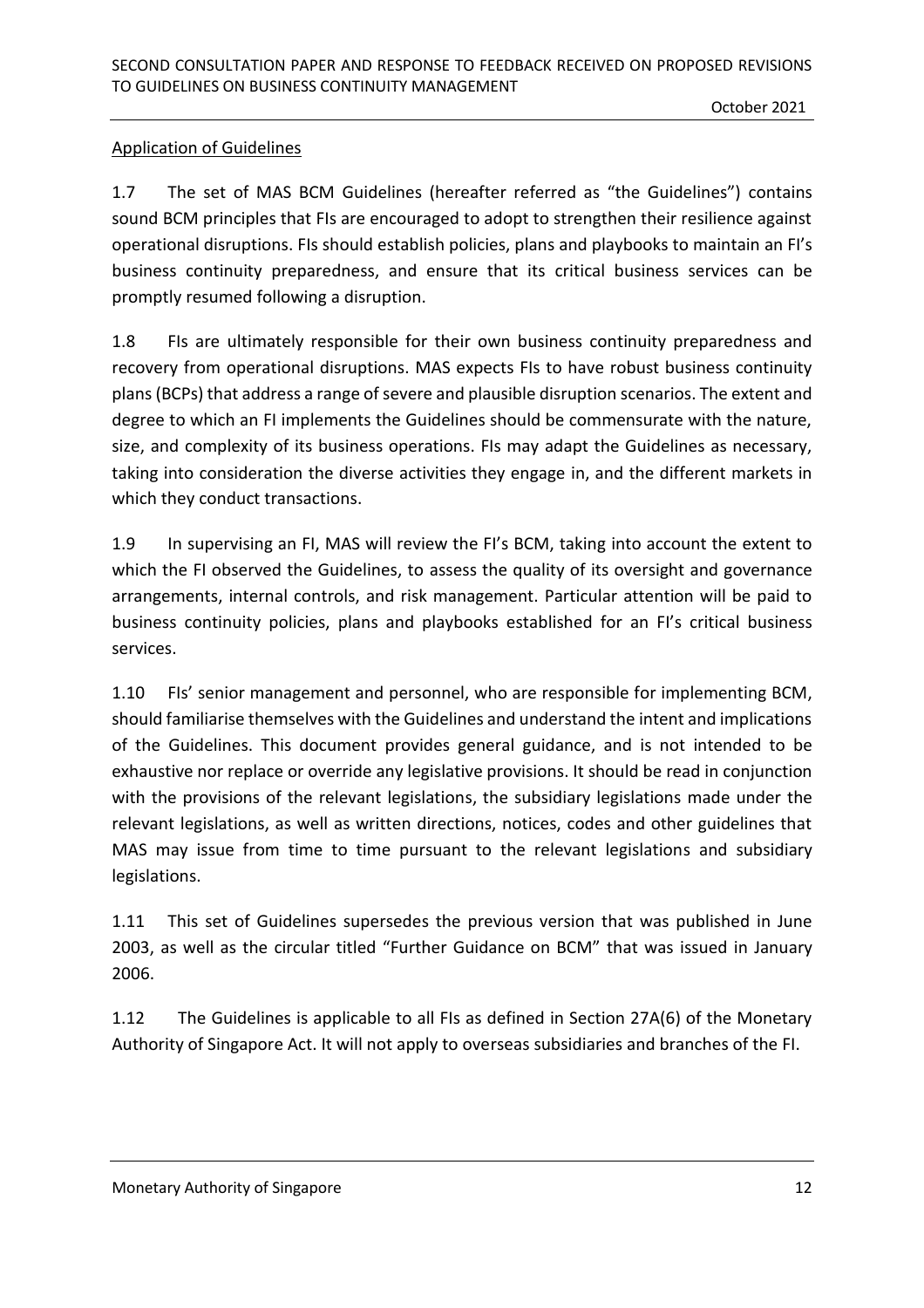#### **Glossary**

| <b>Terminology</b>                                | Definitions (as used in this document)                                                                                                                                                                                                                                               |
|---------------------------------------------------|--------------------------------------------------------------------------------------------------------------------------------------------------------------------------------------------------------------------------------------------------------------------------------------|
| <b>Business Continuity</b><br>Management<br>(BCM) | A set of practices that includes putting in place policies, standards,<br>processes, and measures to provide for continuous functioning of the<br>FI during operational disruptions. It should be commensurate with<br>the FI's nature, size, and complexity of business activities. |
| <b>Business Continuity</b><br>Plan (BCP)          | A plan that sets out the (1) roles and responsibilities, (2) resources,<br>and (3) processes that are needed to recover and fulfil the FI's<br>business obligations following an operational disruption, and restore<br>its operations to normalcy.                                  |
| <b>Business Function</b>                          | An activity or set of activities performed by individual organisational<br>lines (i.e. department or unit) in the FI.                                                                                                                                                                |
| <b>Business Service</b>                           | An external-facing service that is provided to customers of an FI.                                                                                                                                                                                                                   |
| <b>Critical Business</b><br><b>Function</b>       | A business function which, if disrupted, is likely to have a significant<br>impact on an FI, whether financially or non-financially.                                                                                                                                                 |
| <b>Critical Business</b><br>Service               | A business service which, if disrupted, is likely to have a significant<br>impact on the FI's safety and soundness, or its customers or other<br>participants of the financial ecosystem.                                                                                            |
| Dependency<br>Mapping                             | A process to identify and understand the internal and external<br>dependencies on people, processes, and technology for each critical<br>business service.                                                                                                                           |
| <b>Recovery Time</b><br>Objective (RTO)           | Target duration of time to restore a specific business function from<br>the point of disruption, to the point when the specific business<br>function is recovered to a level sufficient to meet business<br>obligations.                                                             |
| Service Recovery<br>Time Objective<br>(SRTO)      | Target duration of time to restore a specific business service from the<br>point of disruption, to the point when the specific business service is<br>recovered to a level sufficient to meet business obligations.                                                                  |
| <b>Recovery Strategy</b>                          | A clear, defined, and tested course of action to be taken in response<br>to operational disruptions.                                                                                                                                                                                 |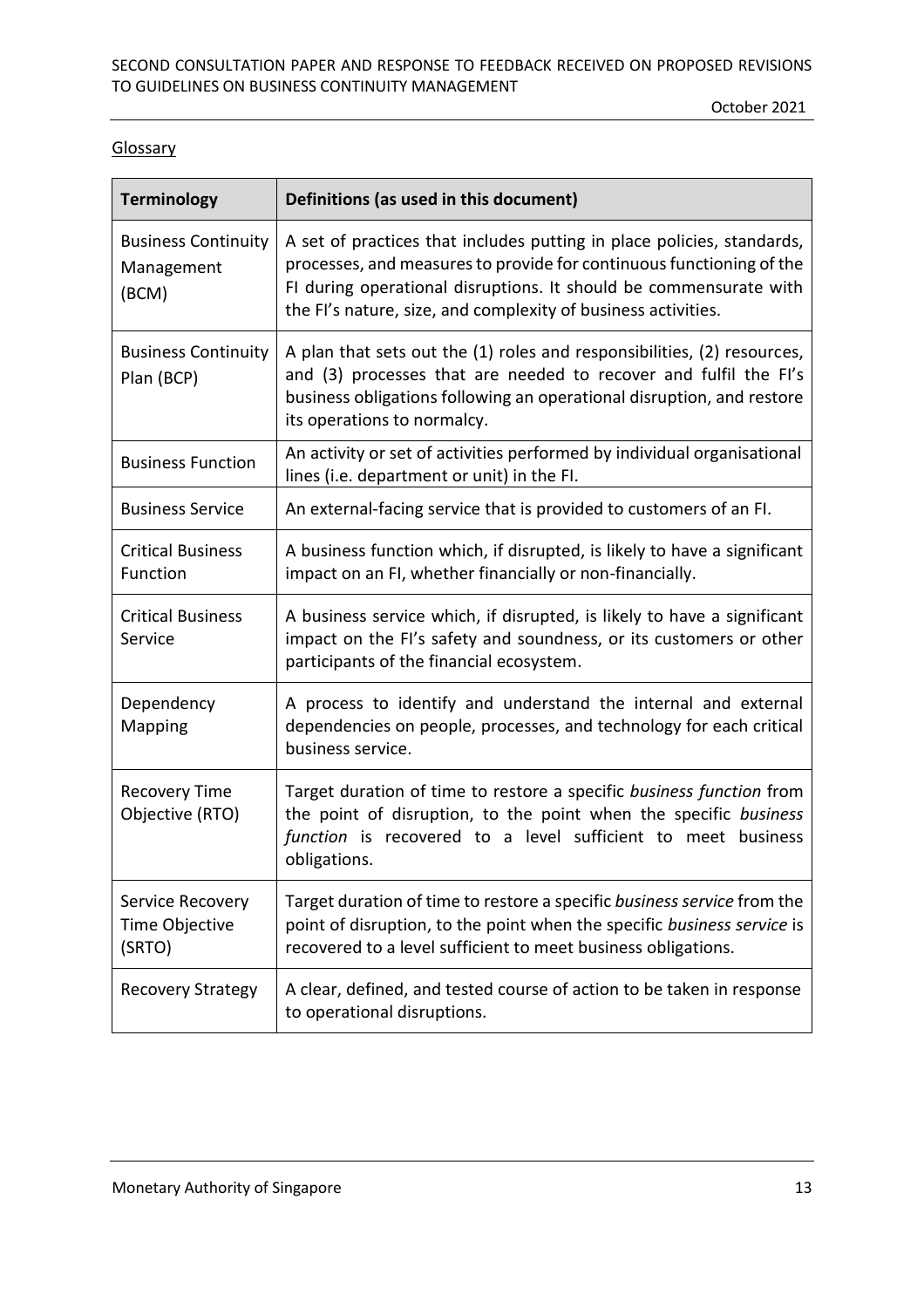## <span id="page-13-0"></span>**2 Critical Business Services and Functions**

2.1 Business functions underpin the provision of business services to an FI's customers. A business function could also concurrently support a few different business services provided by the FI. When such a business function is disrupted, all the business services that are dependent on it could be disrupted, and as a result, amplify the operational or business impact to the FI. An FI may also have business functions that do not directly contribute to a business service, such as IT support and human resource, but could impact the FI's safety and soundness if disrupted.

2.2 In the event of a disruption, it might not be practical nor possible to recover all business services and functions at the earliest opportunity due to time and resource constraints. FIs should therefore prioritise the recovery of its business services and functions based on their criticality to determine the appropriate recovery strategies and resource allocation.

2.3 FIs should identify their critical business services (refer to **Appendix: Examples of Business Services**) and functions<sup>6</sup> by considering the impact of their unavailability on:

- (a) the FI's safety and soundness;
- (b) the number and profile of customers affected; and
- (c) the FI's counterparties and other participants in the financial ecosystem.

2.4 In establishing recovery strategies, FIs should adopt an end-to-end view of the critical business services' dependencies, to not only consider the recovery of individual processes, but the complete set of processes supporting the delivery of the service. This will minimise the degree of disruption, safeguard customer interests and maintain the safety and soundness of FIs.

2.5 FIs should also ensure clear accountability and responsibility for the overall business continuity of each critical business service. Where the delivery of a business service depends on multiple business functions, an overall manager should be appointed to coordinate

 $6$  An FI can adopt the business impact analysis methodology to assist in its identification of critical business services and functions.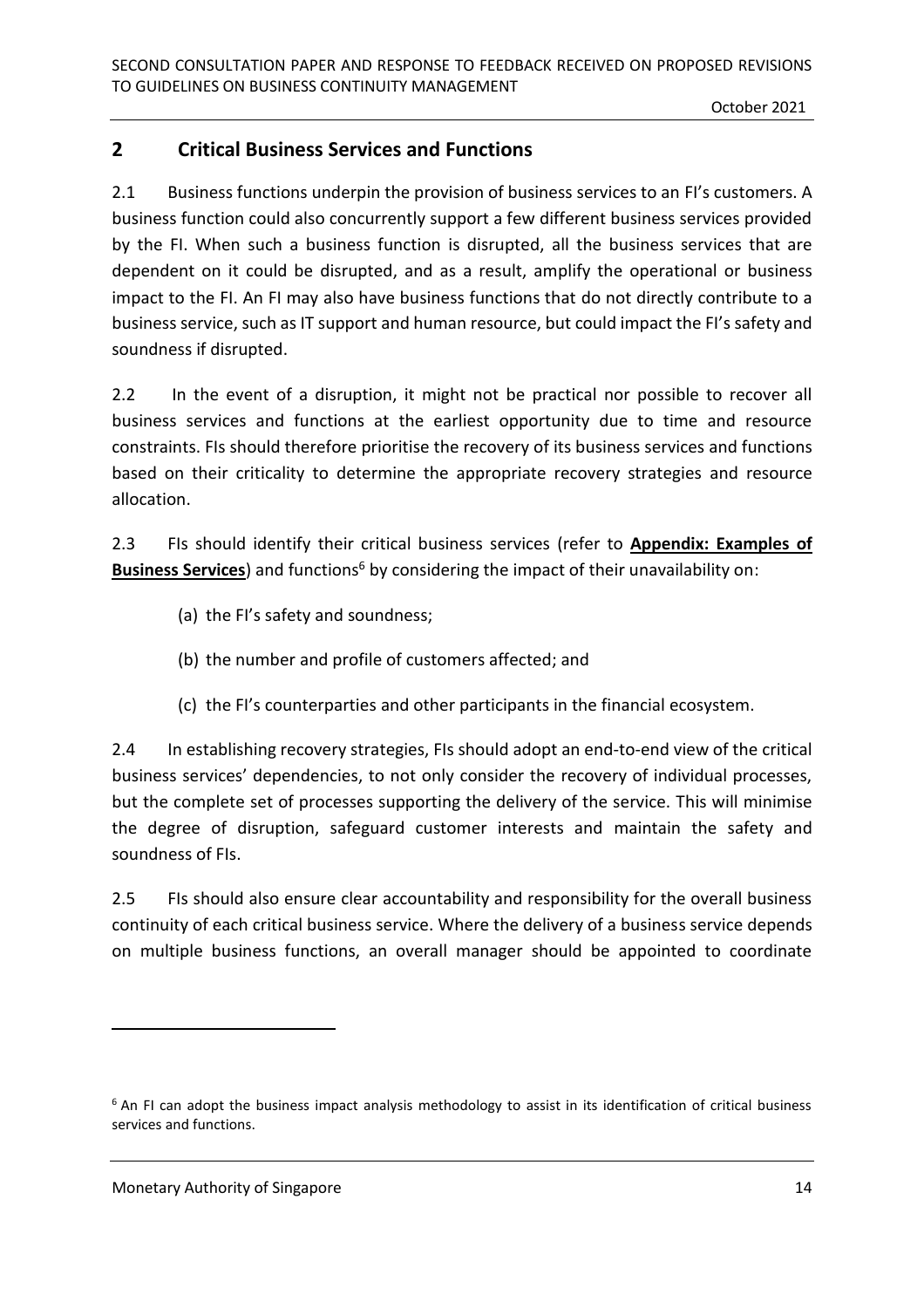incident management across the affected functions, and oversee the resumption of the business service in the event of a disruption.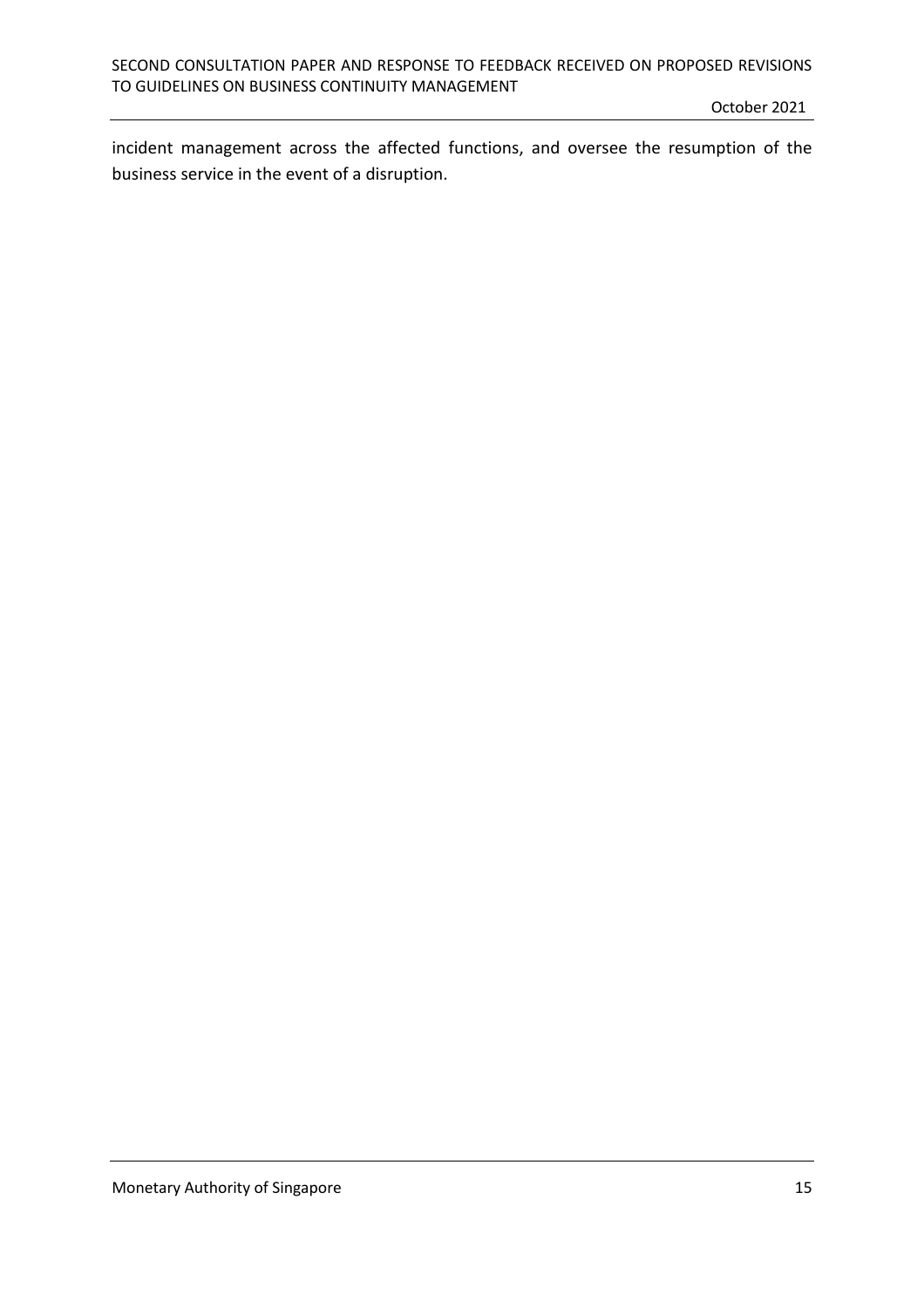## <span id="page-15-0"></span>**3 Service Recovery Time Objective**

3.1 FIs should establish the **Service Recovery Time Objective (SRTO)** for each critical business service. The SRTO, being a time-based metric, provides clarity between FIs and their third parties on the recovery expectation of the business service. This will help to facilitate decision-making and monitoring of the progress of its recovery following a disruption.

3.2 In establishing SRTOs, FIs should take into consideration its obligations to customers, and the financial ecosystem and its participants. FIs are expected to put in place recovery strategies<sup>7</sup> to enable them to achieve the established SRTOs and recover to the service levels required to meet their business obligations. For critical business services that are supported by a number of business functions, FIs must ensure that the Recovery Time Objectives (RTOs) of the underlying business functions and their dependencies will meet the SRTOs.

3.3 FIs should also set out clear and defined thresholds for BCP activation in the event where the performance of a critical business service is reduced or intermittent, but not to the extent that it is completely unavailable. This will guide the FI in activating its BCP in a timely manner, before the performance degradation becomes overly prolonged or worsened to the extent that it results in severe impact.

 $<sup>7</sup>$  Examples of recovery strategies could include manual workarounds, activation of alternate sites, and</sup> expansion of the service capacity of alternate delivery channel(s) to meet the increase in demand.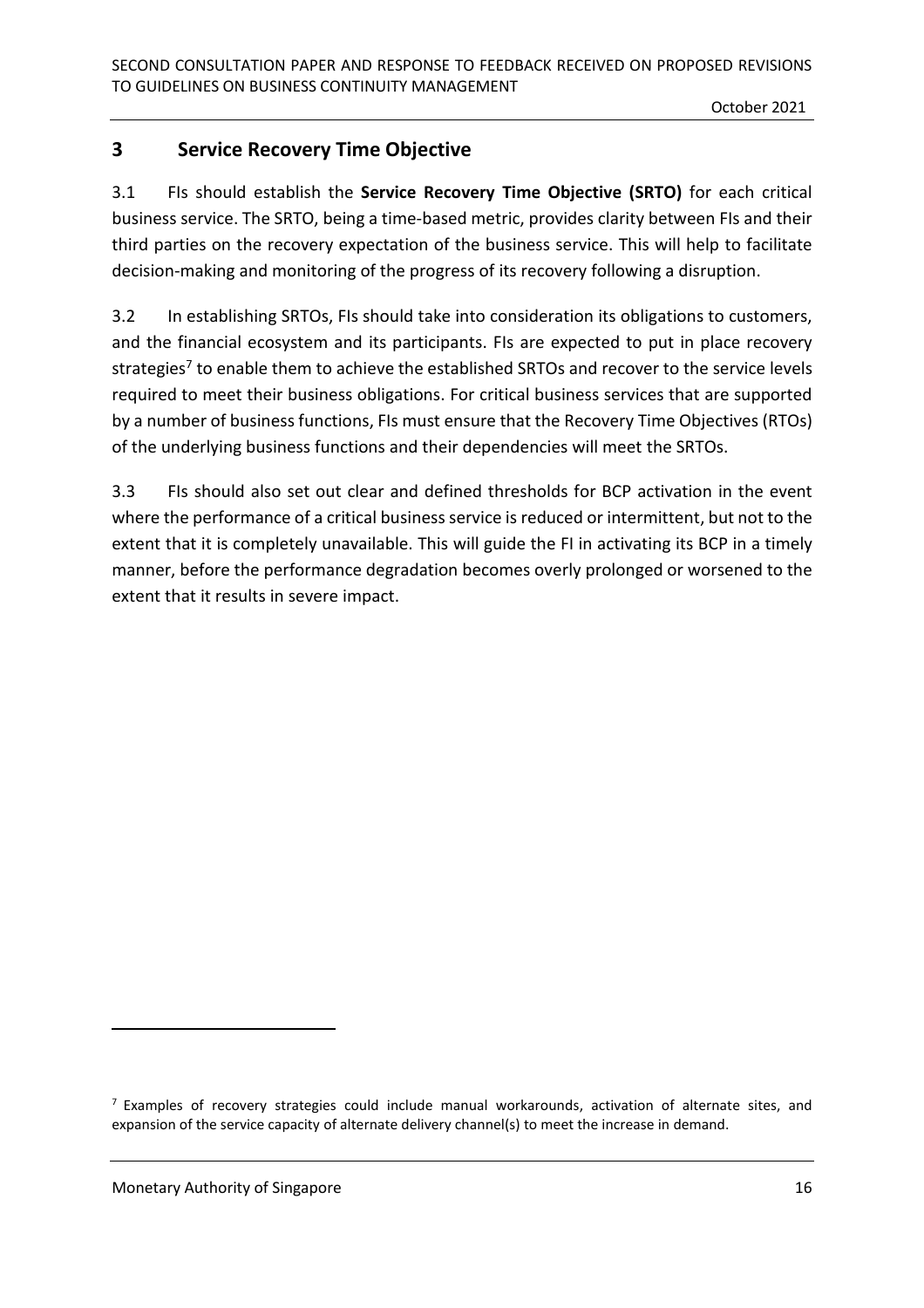## <span id="page-16-0"></span>**4 Mapping of Interdependencies**

#### People, Processes and Technology

4.1 The financial sector has become increasingly interconnected with the growing reliance on common IT systems and third parties. As a first step to mitigate the risks arising from the interdependencies, FIs should identify and map the end-to-end dependencies on people, processes, and technology, including those involving third parties, that support each critical business service.

4.2 The dependency mapping will enable FIs to identify resources critical to the service delivery, consider the implications of their unavailability, and address any gaps that could hinder the effectiveness and safe recovery of the critical business services. FIs should use the information derived from the dependency map to verify that the recovery of the business functions and their dependencies, will meet the established SRTOs.

#### Third Party Dependencies

4.3 Most FIs engage third parties<sup>8</sup> to support the delivery of their critical business services. These arrangements could increase operational risks arising from the failure, delay, or compromise of a third party in providing the service.

4.4 The FI should perform its due diligence to obtain assurance that the SRTOs of the critical business service can be met by the third parties. This assurance can be obtained through measures, such as the following, where possible:

- (a) Establish and regularly review operational level or service level agreements with third parties that set out specific and measurable recovery expectations;
- (b) Request for dedicated manpower from their third party service providers for specialist functions that cannot be performed in-house; or
- (c) Conduct audits, regular tests or joint tests with their third parties to ensure that the third parties have the ability to support FIs even in the scenario that these third parties experience disruptions.

<sup>&</sup>lt;sup>8</sup> These include third party service providers as well as intra-group service providers.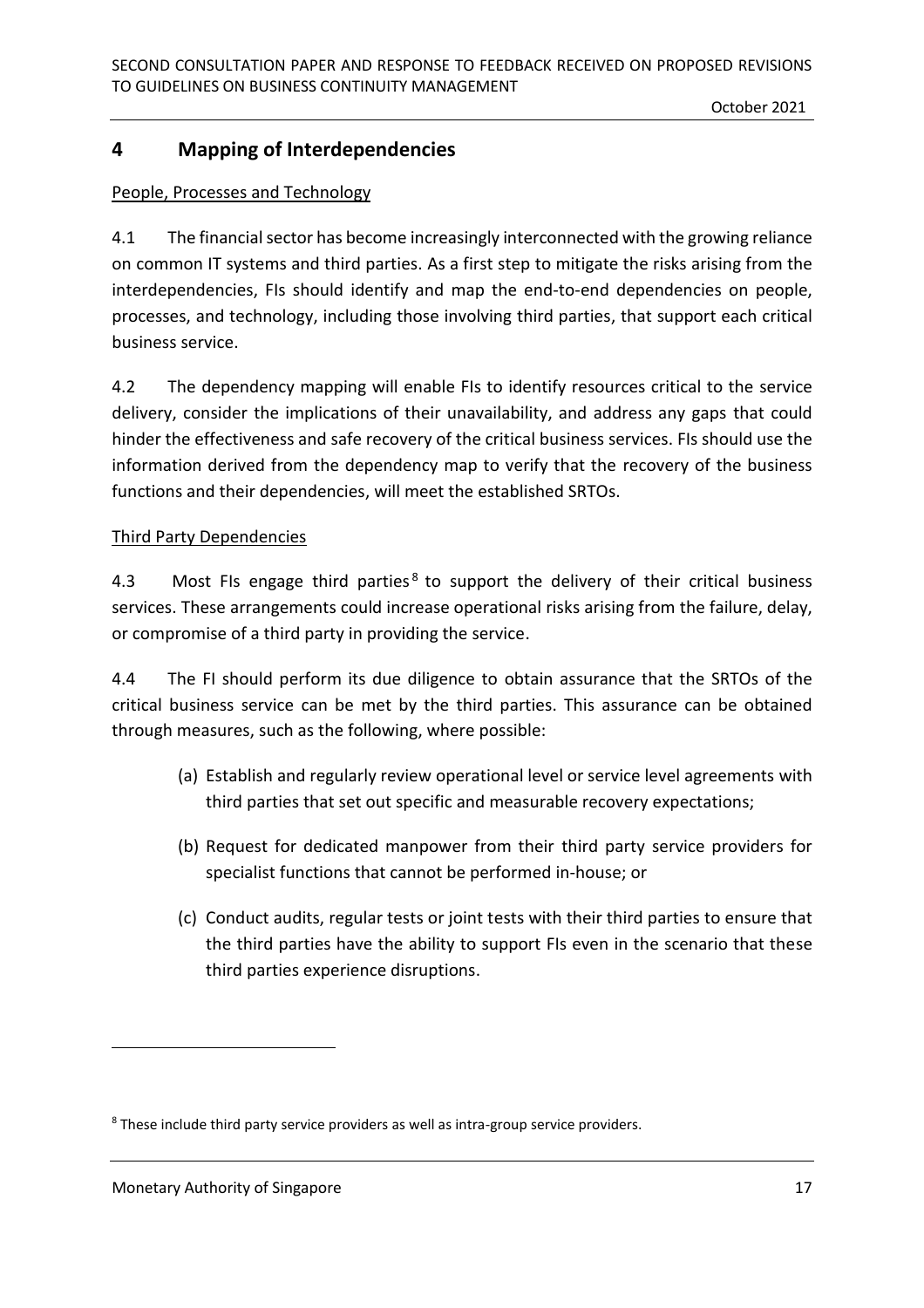4.5 • FIs should also put in place plans and procedures<sup>9</sup> to manage and address any unforeseen disruption, failure or termination of third party arrangements to minimise the impact of such adverse events on their business continuity.

4.6 Some interdependency risks (e.g. unavailability of telecommunications networks, power utilities, etc.) may be beyond an FI's direct control to mitigate completely. Hence, it is important that FIs put in place risk mitigating measures, such as implementing redundancy or back-up arrangements, to address the interdependency risks posed by the disruption of these services.

<sup>&</sup>lt;sup>9</sup> Examples include pre-designating an alternate service provider or building up in-house capability in the event that the primary service provider is unavailable to provide immediate support.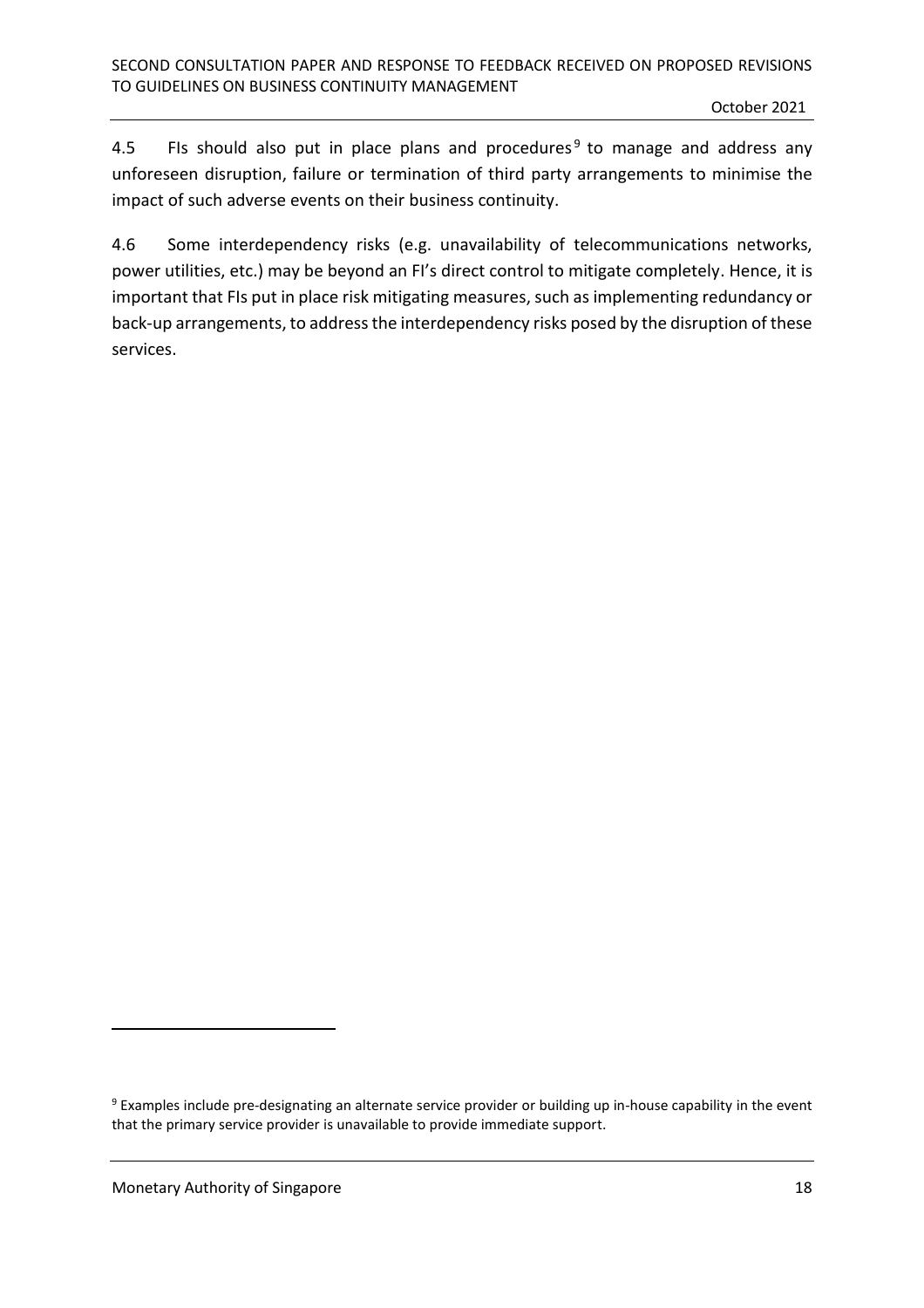## <span id="page-18-0"></span>**5 Concentration Risk**

5.1 While there are economic benefits to be gained through the centralisation of operations, concentration risk may arise when there is concentration of people, technology or other required resources in the same zone<sup>10</sup>. FIs may also be exposed to concentration risk when several of its critical business functions are outsourced to a single provider. As skilled people, information, and systems are important assets that are difficult to replace quickly, FIs will need to adopt a sound and responsive risk management to address concentration risk.

- 5.2 FIs could consider adopting the following approaches to mitigate concentration risk:
	- (a) **Primary-secondary site operation** Separate primary and secondary sites of critical business services or infrastructure (such as data centres) into different zones to mitigate wide-area disruption;
	- (b) **Critical business functions segregation**  Separate critical business functions into different zones to mitigate the risk of losing multiple critical business services from a wide-area disruption;
	- (c) **Split team and back-up team arrangements** Diversify personnel supporting each critical business function across different zones, or establish reserve team arrangements<sup>11</sup> for critical business functions to eliminate the dependency on a single labour pool;
	- (d) **Cross-training** Identify critical skills or roles, and develop cross-training programs to build versatility for key personnel involved in these roles;
	- (e) **Cross-border support** Allow cross-border support of critical business functions during disruptions;

 $10$  A zone refers to an area or region that shares a similar risk profile such that in the event of a disruption, people, information, and systems, located in the same zone would likely to be affected. Due to a number of factors such as the differing size and complexity of business operations across FIs in Singapore, it would not be appropriate nor practical, to standardise on a criteria that defines a zone that could be applied equally across the financial sector.

 $11$  FIs could consider establishing operationally ready reserve team(s) to substitute the team(s) currently performing critical business functions in the event they need to be isolated to curb the spread of an infectious disease. The reserve team(s) could comprise personnel who are not in contact with the original team until being activated to support the critical business functions.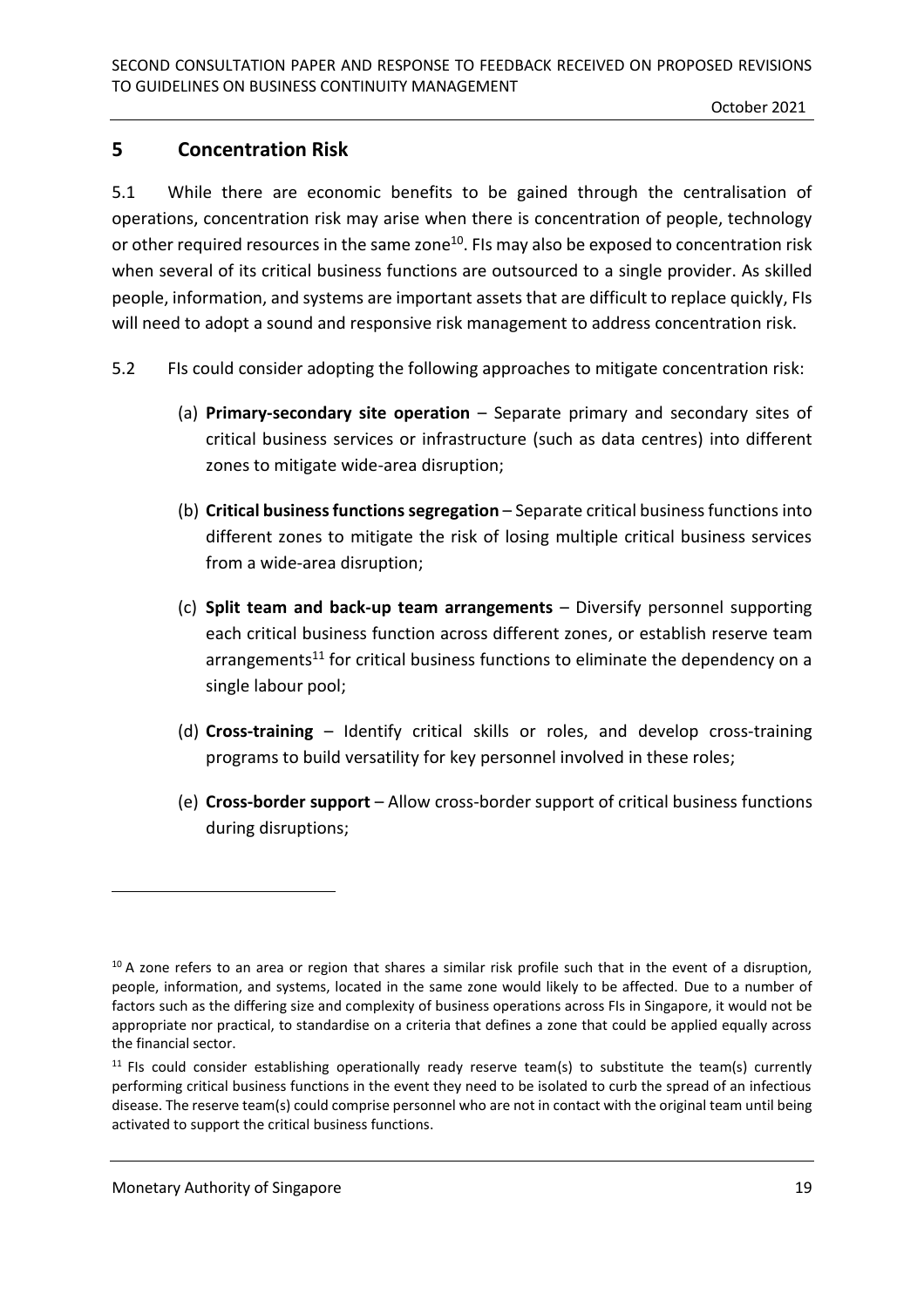(f) **Alternative service provider** - Pre-designate an alternate service provider in the event that the primary service provider is unavailable to provide immediate support;

5.3 Taking into consideration learnings from COVID-19, FIs should be cognisant of the resultant risks from the implementation of alternate work arrangements to mitigate the risk of disease transmission at workplaces. Alternative work arrangements may entail changes to policies, operational processes, and use of equipment or IT systems that pose new operational risks and other challenges $^{12}$ . FIs can consider putting in place mitigating controls $^{13}$ to address such new risks and challenges.

 $12$  Examples of such new operational risks and challenges could include the capacity, resiliency and security of infrastructure to support remote working arrangements, or the ability to enable cross-border support.

 $13$  Examples of mitigating controls include establishing alternative locations to allow personnel to resolve hardware issues or automating processes to reduce dependencies on critical personnel.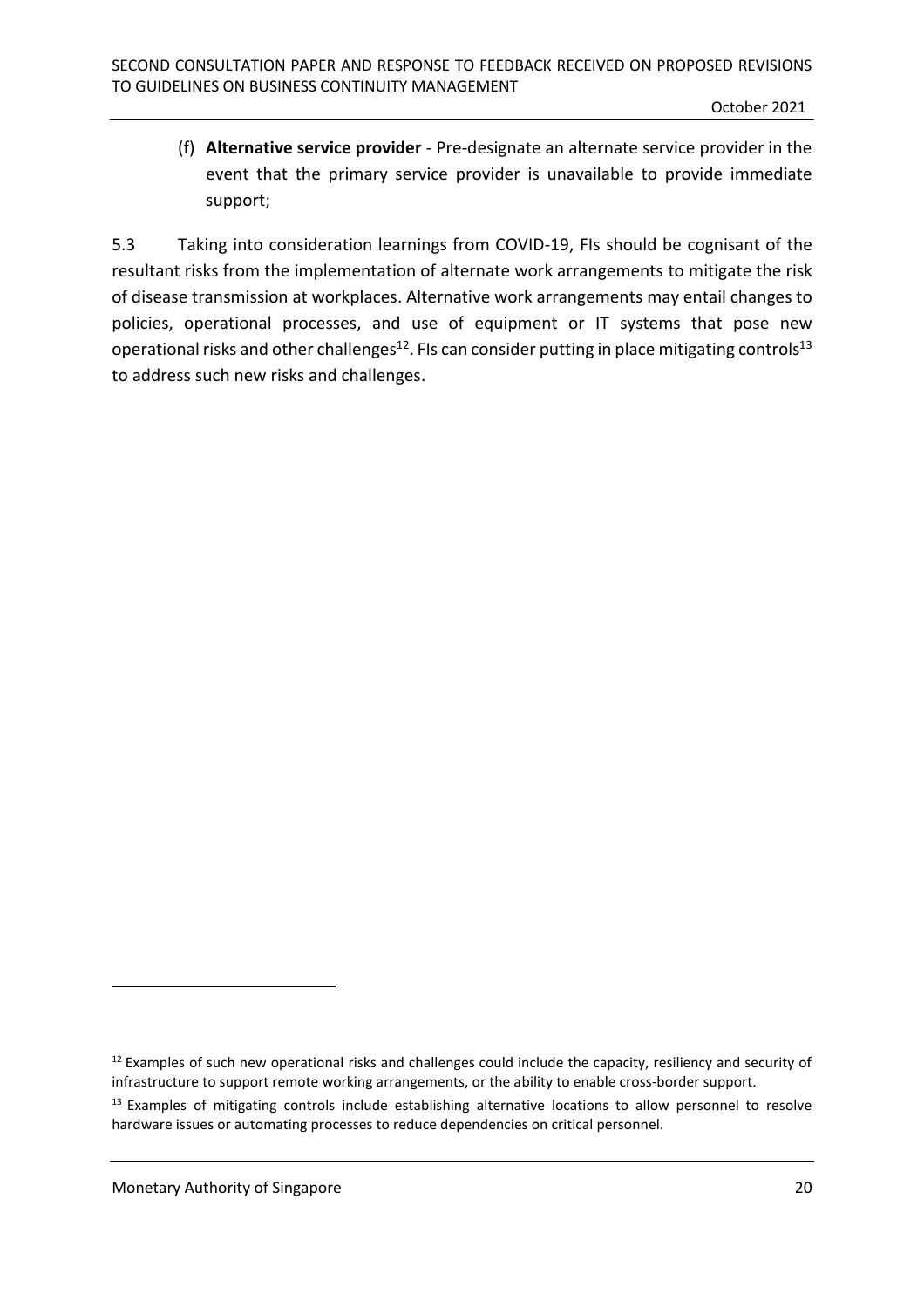## <span id="page-20-0"></span>**6 Continuous Review and Improvement**

6.1 While globalisation and technological advancement bring about opportunities for FIs to improve their business processes, the reliance on technology and third parties also poses greater risk exposure to FIs. FIs should proactively address such risks, and continuously seek out areas to enhance and ensure that their BCM remain relevant and forward looking. This will strengthen FIs' abilities to manage any unforeseen disruption to their business services.

#### Threat Monitoring, Review and Reporting

6.2 FIs should actively monitor and identify external threats and developments that could disrupt the normal operation of their business services, and have an escalation process to alert internal stakeholders and senior management about the relevant threats in a timely manner.

6.3 FIs should institute processes to conduct environmental scanning for relevant risk events, such as natural disasters, terrorism, pandemic outbreaks, and cyber incidents. FIs should also monitor the public advisories issued by relevant authorities to obtain the latest information and guidance on emerging threats that may pose a risk to their business continuity.

#### On-going Improvement

6.4 An FI should review its BCM policies, plans, and playbooks to identify areas of improvement and address any gaps in its processes following an operational disruption. An FI should also draw lessons learnt from its own near misses, as well as incidents in other organisations, to enhance its business continuity preparedness.

6.5 An FI should regularly assess the need for additional tools and automation to enable it to manage an incident or disruption more effectively. These could include implementing tools<sup>14</sup> that enhance the FI's BCM implementation or crisis management to better facilitate decision-making during a disruption.

6.6 An FI should update and evolve its BCM policies, plans, and playbooks based on changes in its operational environment and the threat landscape. An FI should review its

Monetary Authority of Singapore 21 and 20 and 21 and 21 and 22 and 22 and 22 and 22 and 22 and 22 and 22 and 22 and 22 and 22 and 22 and 22 and 22 and 22 and 22 and 22 and 22 and 22 and 22 and 22 and 22 and 22 and 22 and 2

<sup>&</sup>lt;sup>14</sup> These tools could include automated workflows, templates and checklists, communications tool for activation and notification of personnel, situational dashboards providing real-time updates on the incident etc.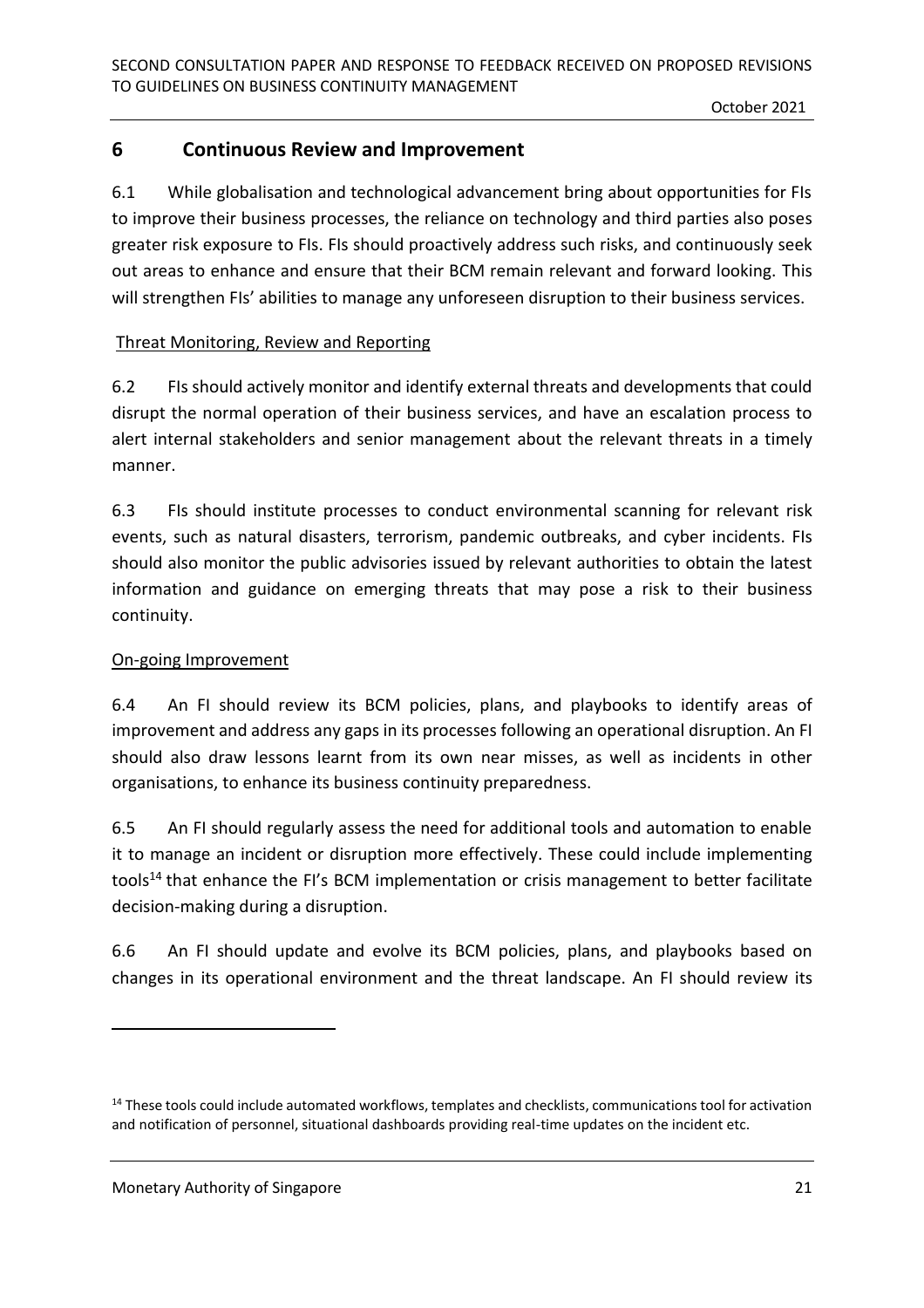critical business services, their respective SRTOs, and dependencies at least annually, or whenever there are material changes to the people, process or technology involved in maintaining the smooth and continued delivery of critical business services.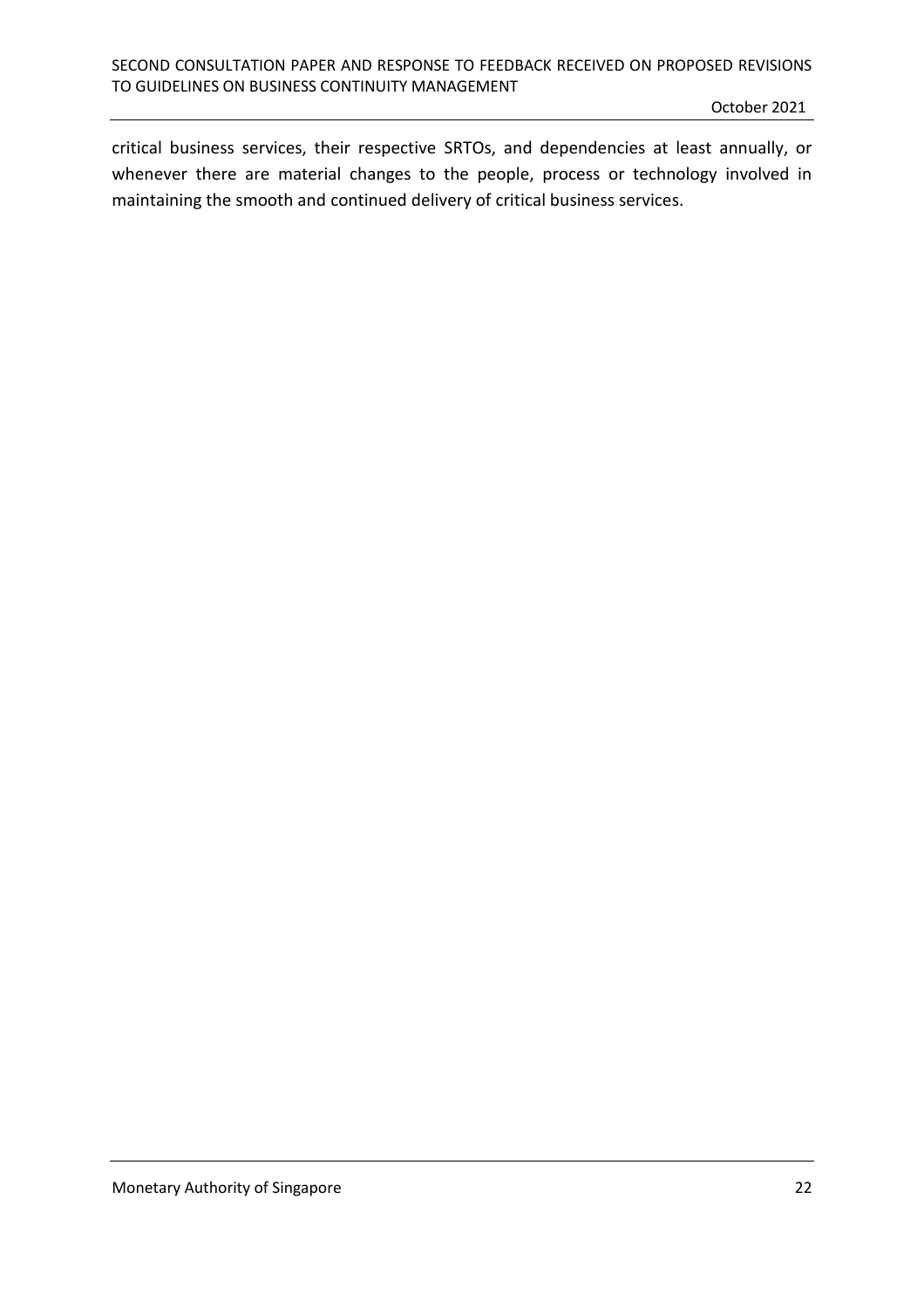## <span id="page-22-0"></span>**7 Testing**

7.1 Testing is crucial in validating an FI's BCM preparedness. FIs should conduct regular and comprehensive testing to gain assurance that their response and recovery arrangements are robust, and enable them to continue the delivery of critical business services in a timely and reliable manner following a disruption.

7.2 FIs should plan their test activities to meaningfully test all aspects of their BCM frameworks, and to meet the following objectives:

- (a) Validate and measure the effectiveness of the BCPs using appropriate metrics, and remediate any gaps or weaknesses that are identified in the recovery process;
- (b) Familiarise personnel involved in business continuity and crisis management with their roles and responsibilities, including how the alternate sites and recovery arrangements should be operated, so as to improve coordination and ensure a seamless execution of plans;
- (c) Sensitise senior management involved in crisis management (and their alternates) to the potential areas of concern that could arise in crisis situations, and practise making decisions under simulated conditions, including scenarios that require prioritising the recovery of competing critical business services;
- (d) Stress test BCPs under severe but plausible scenarios to allow FIs to challenge their current planning assumptions and ensure the relevance and effectiveness of their BCPs, to better mitigate the impact of severe disruptions; and
- (e) Verify that the SRTOs of its critical business services can be met through the established recovery strategies.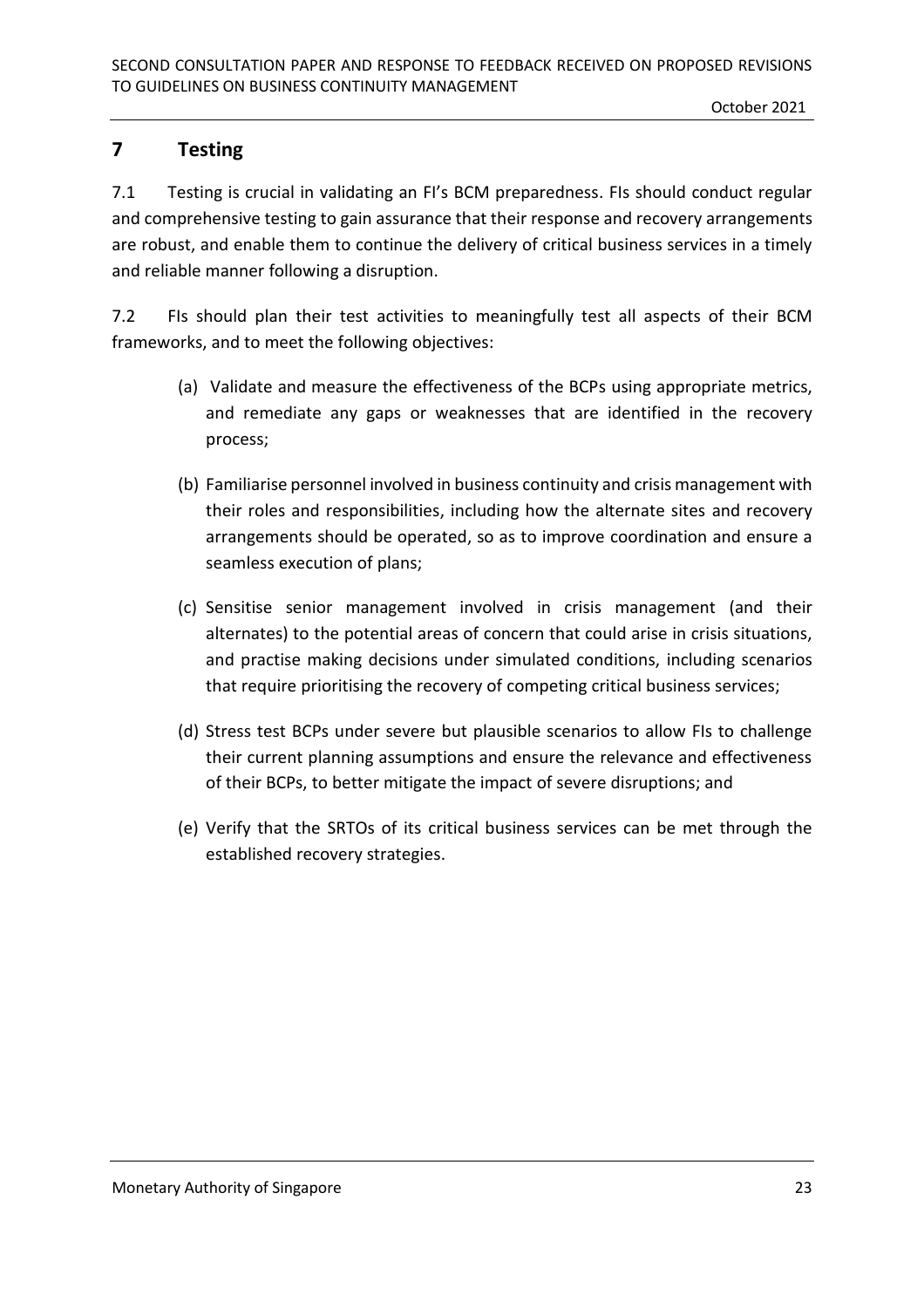7.3 FIs should select the types of tests<sup>15</sup> that best meet these objectives, and set out the frequency and  $scope^{16}$  of these tests to commensurate with the criticality of the business services. An FI should also properly document all its test records, clearly indicating details, such as the test objectives, scope, scenario design, participants involved, results and followups for each test.

#### Remedial actions

7.4 Being able to clearly track and assign ownership of remedial actions are essential in ensuring that lessons learnt are systematically captured and used to improve the existing recovery processes. FIs should establish a formal process to follow up on the remedial actions identified in each test. The effectiveness of the remediation measures undertaken should also be validated at subsequent tests to ensure proper implementation.

#### Industry exercises

7.5 FIs are strongly encouraged to participate in industry and cross-sector exercises<sup>17</sup> organised by government agencies, regulatory bodies, industry associations, and financial market infrastructure operators. Doing so would strengthen the joint responses and coordination between institutions and improve confidence in the financial sector's overall business continuity capability.

7.6 These exercises provide opportunities for the participating institutions to consider and discuss the impact of their individual actions on their counterparties in light of the external interdependencies they may have on each other. This will allow FIs to gain valuable insights to improve their BCM policies, plans and playbooks.

<sup>&</sup>lt;sup>15</sup> Types of test could range from basic call-tree activation and component failover of specific applications, to more complex and integrated exercises covering failovers, restoring data from back-up media, alternate data centre or alternate site activation, business process recovery tests, operating with reduced headcount, operating in the absence of a key third party, relying on onsite generators for a prolonged period etc.

<sup>&</sup>lt;sup>16</sup> Scope of the tests would involve scenario design to determine the components to be tested (e.g. incident management, crisis management, crisis communications, recovery of critical business services, alternate site activation and operation, retrieval of vital records, unavailability of critical staff or key third parties, and familiarity with the tools and automation), as well as the involvement of participants.

 $17$  Examples of such exercises include business continuity exercises organised by the Association of Banks in Singapore, contingency tests organised by the Singapore Automated Clearing House, MEPS+ contingency exercises organised by the Monetary Authority of Singapore, and business continuity tests by the Singapore Exchange.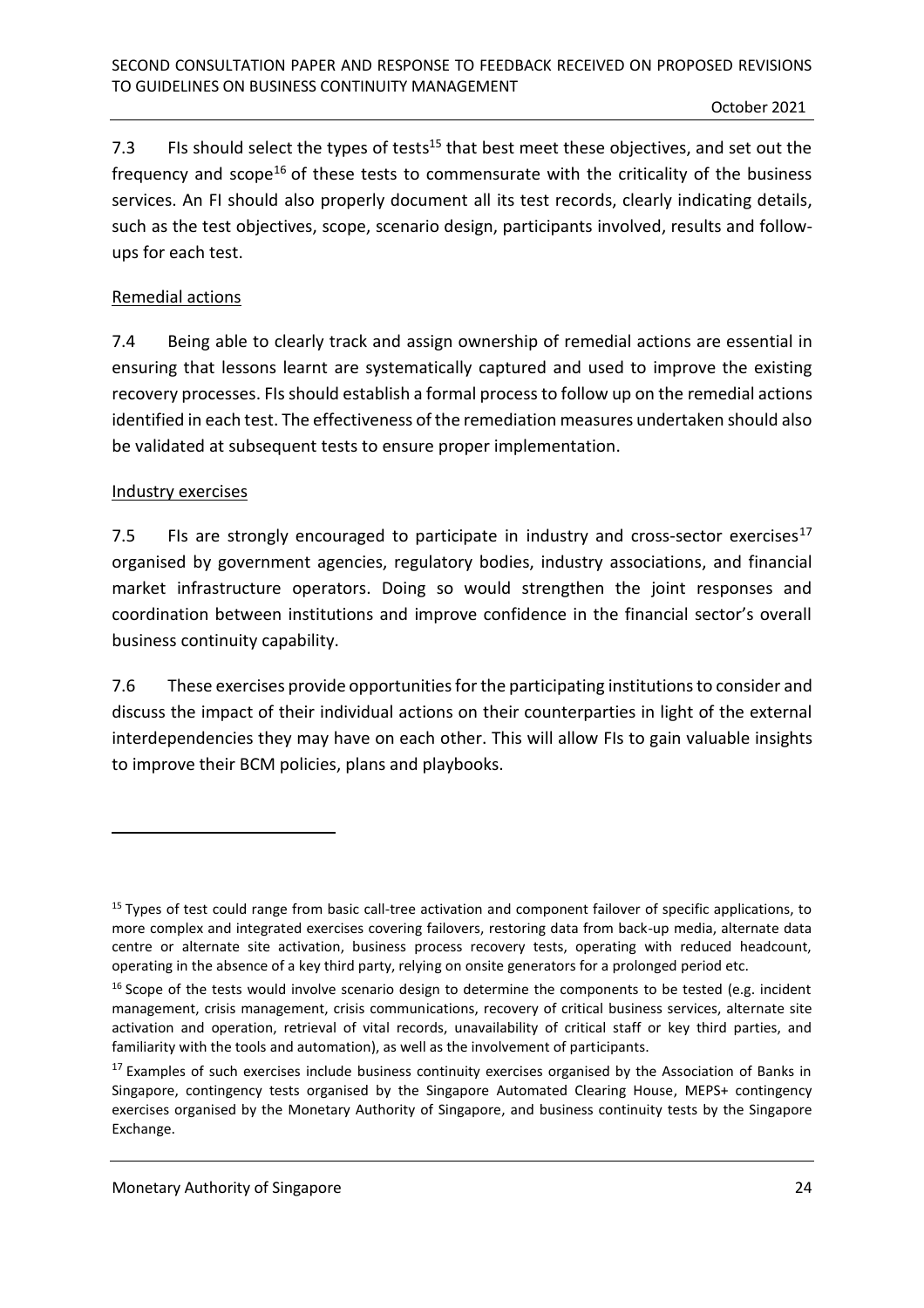## <span id="page-24-0"></span>**8 Audit**

8.1 A BCM audit is an important means to provide the FI with an independent assessment on the adequacy and effectiveness of the implementation of its BCM framework. An FI should ensure that its audit programme adequately covers the assessment of BCM preparedness based on the level of operational risks that it is exposed to.

8.2 The scope and frequency of BCM audits<sup>18</sup> should be commensurate with the criticality of the business services and business functions. The BCM audits should be conducted by a qualified independent party (e.g. qualified internal or external auditor).

8.3 The FI should establish processes to track and monitor the implementation of remedial actions in response to the audit findings. FIs should escalate any significant audit findings on lapses that may have severe impact on the FI's BCM to the Board and senior management. The FI should submit the BCM audit reports to MAS upon request.

<sup>&</sup>lt;sup>18</sup> Examples of BCM audits include institutional-wide BCM audits, specific service or function-level audits covering BCM preparedness, or thematic audits.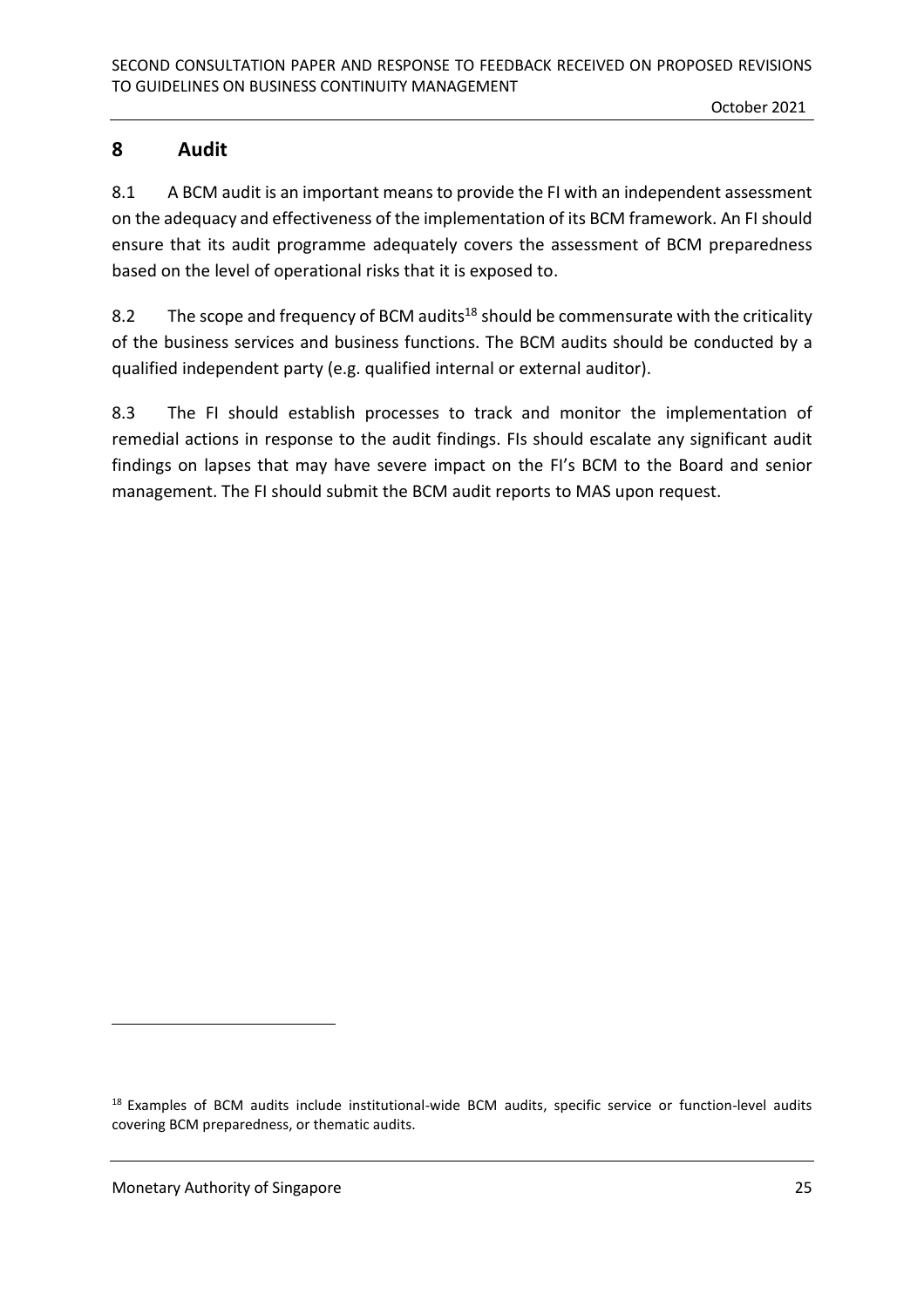## <span id="page-25-0"></span>**9 Crisis Management and Communications**

9.1 The senior management is responsible for steering the FI out of a crisis by overseeing its crisis management activities. To aid the senior management in responding to a crisis, the FI should have in place:

- (a) A crisis management structure, with clearly defined roles, responsibilities, reporting lines, and chain of command (including designating alternates to primary representatives);
- (b) A set of pre-defined triggers and criteria for timely activation of the crisis management structure;
- (c) Plans and playbooks to guide the FI on the course of actions and decisions to be made during a crisis;
- (d) Tools and processes to facilitate timely updating and assessment of the latest situation to support decision-making during a crisis;
- (e) A list of all internal and external stakeholders to be informed when a critical business service is disrupted, and communications requirements (e.g. notification criteria, notification timelines, update frequency etc.) for each stakeholder; and
- (f) Communication channels (including mainstream and social media) to effectively communicate with its stakeholders, including alternative channels that can be used when the primary communication channel is unavailable.

#### Communications with Staff

9.2 The FI should have in place channels to update staff on developments during a crisis. This include cascading timely information that staff should take note to protect their safety, as well as sending out messages on staff welfare to manage staff morale. The FI should also ensure that staff who experience psychological trauma from a crisis has access to crisis counselling support.

#### Communications with External Stakeholders

9.3 The FI should ensure that communications to its external stakeholders (e.g. customers, media, government authorities and regulators, etc.) are proactive, transparent,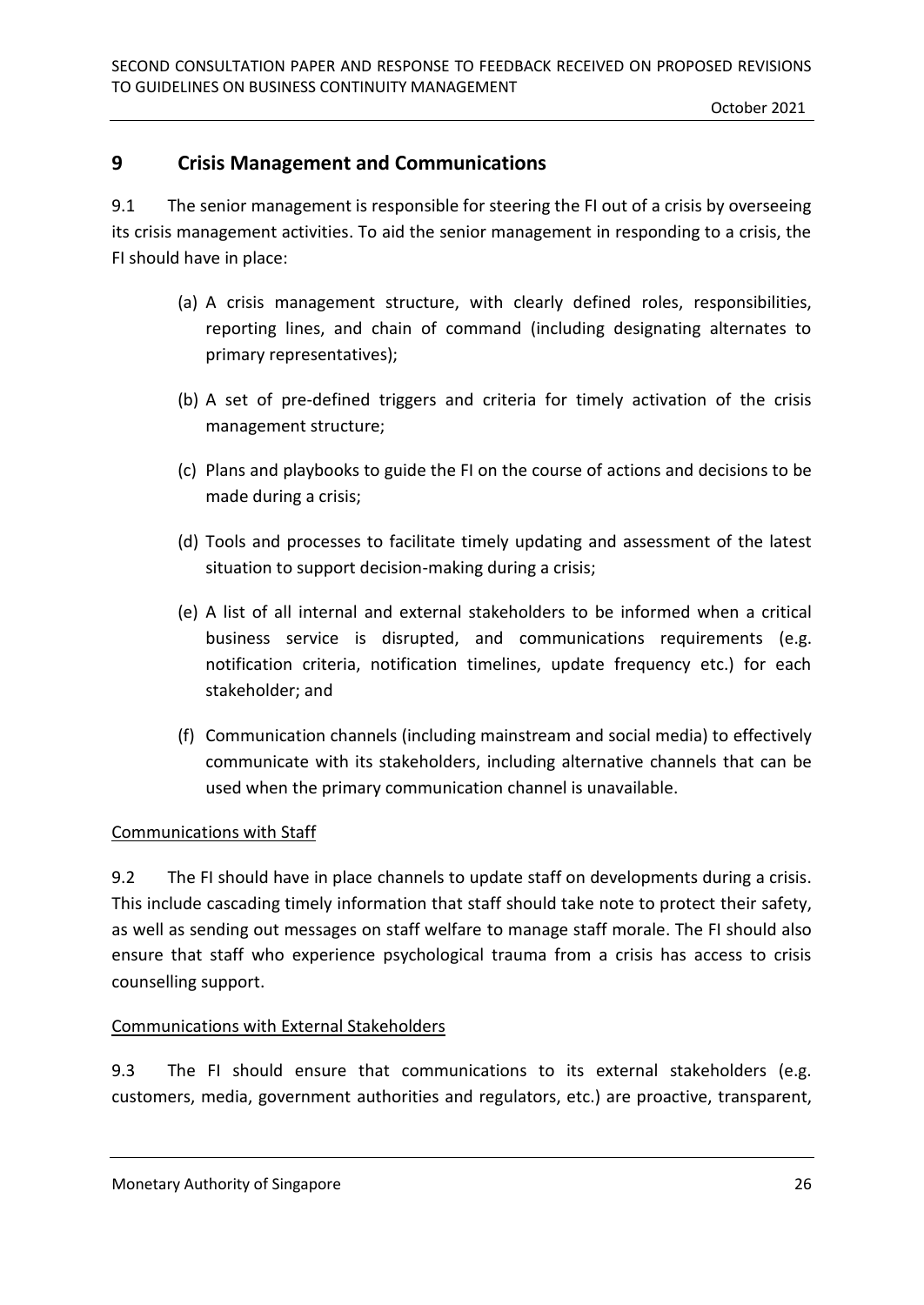and factual. This will reassure stakeholders and maintain customer confidence during a disruption or crisis.

9.4 To facilitate timely public communications during a crisis, the FI should prepare drawer media statements that cater to different scenarios, and holding statements that can be released immediately in the event of a disruption. FIs should also coordinate with peer FIs through the relevant industry associations to achieve consistent messaging to the public in the event of a widespread disruption. The FI should also identify its designated spokespersons who will be responsible to address the media and the public during a crisis.

9.5 FIs should ensure that MAS is notified immediately<sup>19</sup> of incidents where business operations are, or will, be severely disrupted, or when the BCP is activated, or going to be activated in response to an incident. In the notification, the FI should provide information, such as the assessed impact to its customers and the actions that have been taken (e.g. activation of alternative service channels, alternate sites or manual procedures, public communications, etc.).

<sup>&</sup>lt;sup>19</sup> FIs should notify the Authority through their review officers or the MAS BCM Hotline.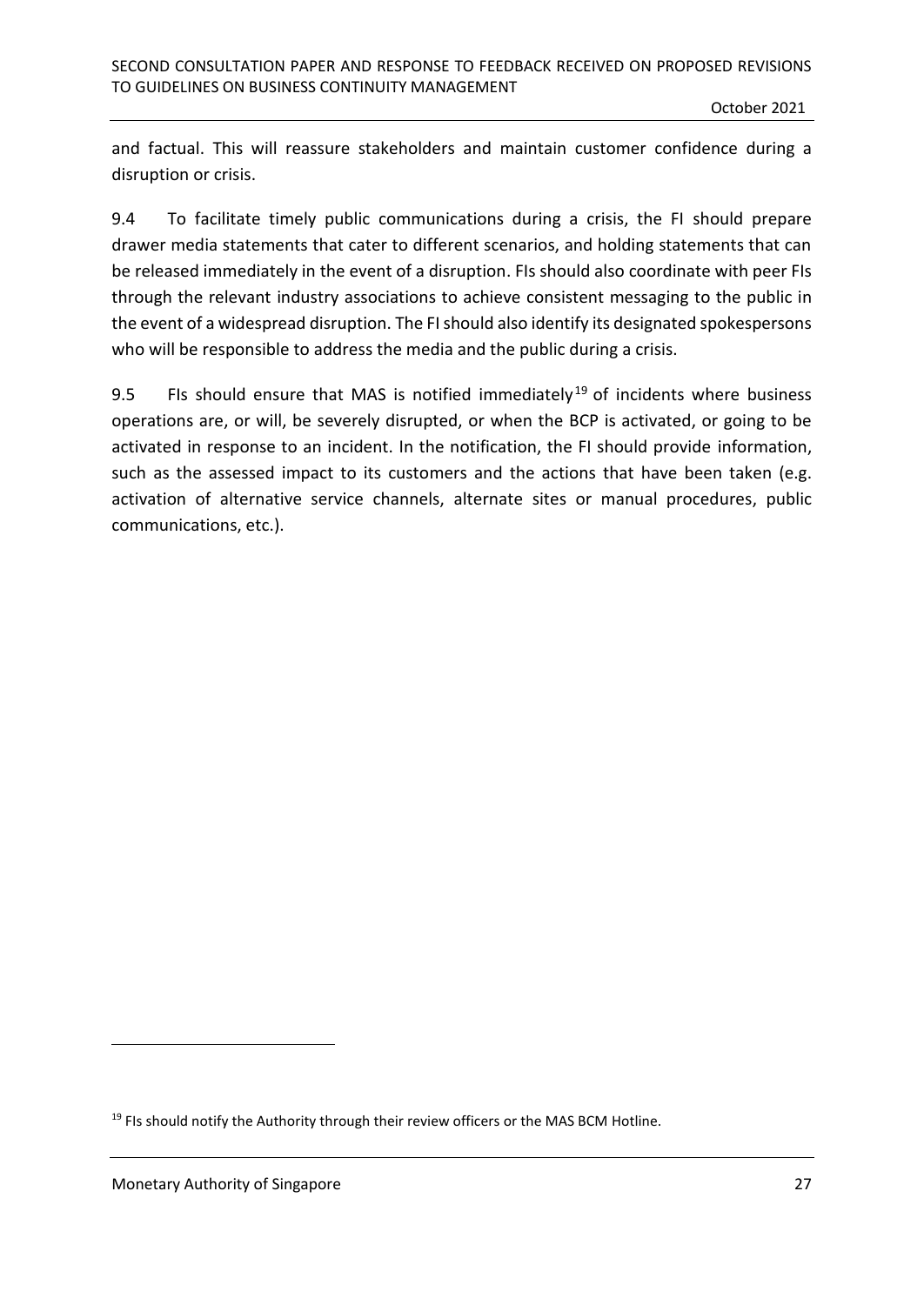## <span id="page-27-0"></span>**10 Responsibilities of Board and Senior Management**

#### Oversight and Governance

10.1 The Board and senior management are ultimately responsible for the FI's business continuity. A prolonged disruption in the performance of the FI's critical business services could significantly impair its reputation, financial safety and soundness, or in some instances, the proper functioning of the financial ecosystem.

10.2 The Board and senior management should therefore provide leadership, strategic direction, and establish strong governance over the FI's BCM. This would ensure that the FI has the ability to effectively respond to, and recover from a wide range of operational disruptions.

10.3 The Board<sup>20</sup> and senior management should build an organisational culture that has business continuity preparedness embedded within the FI's day-to-day risk management<sup>21</sup>, and integrated within the FI's operational risk management framework to enable effective identification and management of the risks across the organisation.

10.4 The Board, or the committee delegated by it, should be responsible to ensure that:

- (a) An effective and comprehensive BCM framework is established and maintained to manage potential operational disruptions;
- (b) A BCM function or equivalent is established and sufficiently resourced to oversee the organisation-wide implementation of the BCM framework to achieve the desired state of business continuity preparedness;
- (c) The senior management, who is responsible for executing the FI's BCM framework, has sufficient authority, competency, resources, and access to the Board;

 $20$  The Board may delegate the authority to make decisions to a Board committee but bears the ultimate responsibility. Please refer to MAS Guidelines on Risk Management Practices – Board and Senior management. For FIs headquartered outside Singapore, the responsibility of the Board may be delegated to a management committee or body responsible for the supervision and oversight for the FI's operations in Singapore.

 $21$  As an example, the FI's change management process for businesses and systems should consider if the proposed change could have implications to the FI's business continuity preparedness, and if corresponding changes to the BCPs are necessary.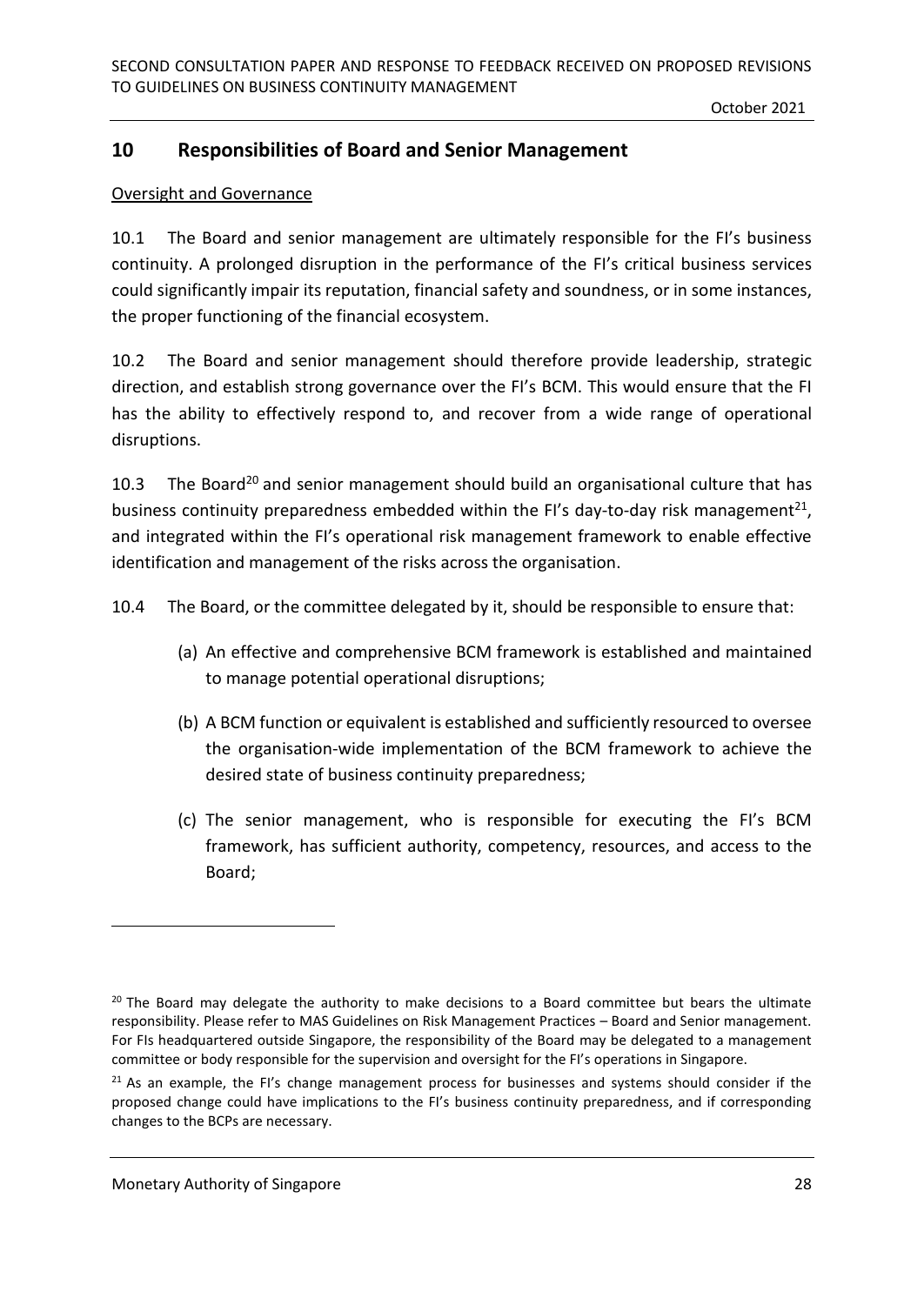- (d) The established SRTOs of the respective critical business services are commensurate with its business needs and obligations;
- (e) The effectiveness of the BCM framework is regularly reviewed and evaluated against external events, changes in risk profiles and business priorities, or new processes, systems, or products or services; and
- (f) An independent audit is performed to assess the effectiveness of controls, risk management and governance of business continuity preparedness of the FI.
- 10.5 The senior management should ensure that:
	- (a) The BCM framework is established to support and manage the development, implementation, and maintenance of effective BCPs and measures, taking into consideration recovery arrangements by third parties;
	- (b) Sound and prudent policies, standards and procedures for managing operational disruptions are established and maintained, and standards and procedures are implemented effectively;
	- (c) Roles and responsibilities for maintaining the FI's business continuity preparedness are established and defined clearly;
	- (d) Measurable goals and metrics are used to assess the FI's overall business continuity preparedness;
	- (e) Business services and functions that are critical to the FI are identified, and their recovery time objectives are established;
	- (f) The crisis management and communications structure, and BCPs are tested on a regular basis to validate their effectiveness against severe but plausible operational disruption scenarios and verify that the critical business services are able to recover within their SRTOs;
	- (g) Gaps and weaknesses identified from the FI's business continuity testing, postmortems of incidents, audit, or other risk management programmes (e.g. risk and control self-assessments, etc.) are remediated in a timely manner; and
	- (h) A training programme is established and reviewed annually to ensure that all staff who have a role in the FI's BCM are familiar with their roles and responsibilities.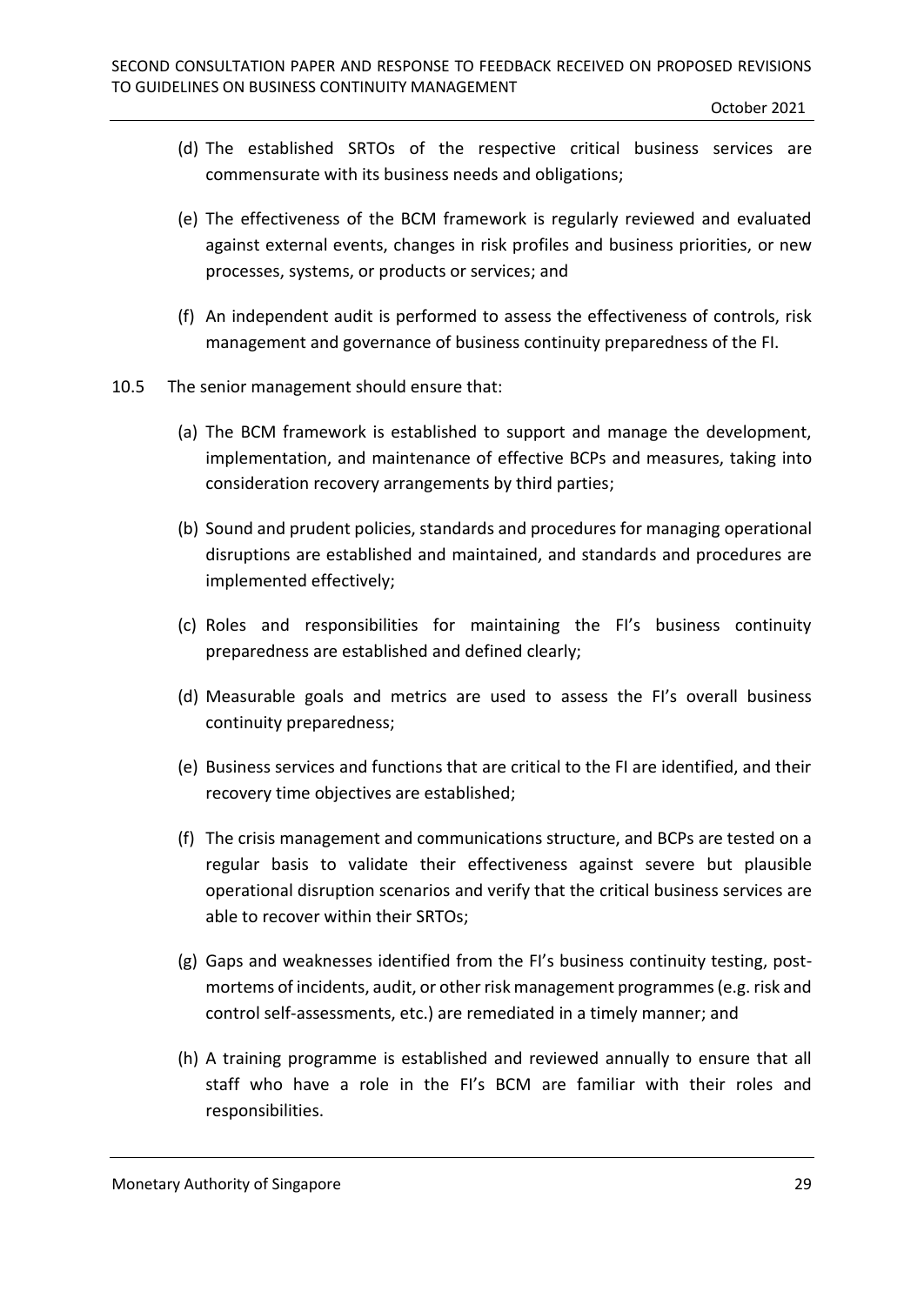10.6 The senior management should provide an annual attestation to the Board on the state of the FI's BCM preparedness, the extent of its alignment with the Guidelines, and key issues requiring Board's attention such as significant residual risk and assessment of BCM readiness. The attestation should also be provided upon MAS' request.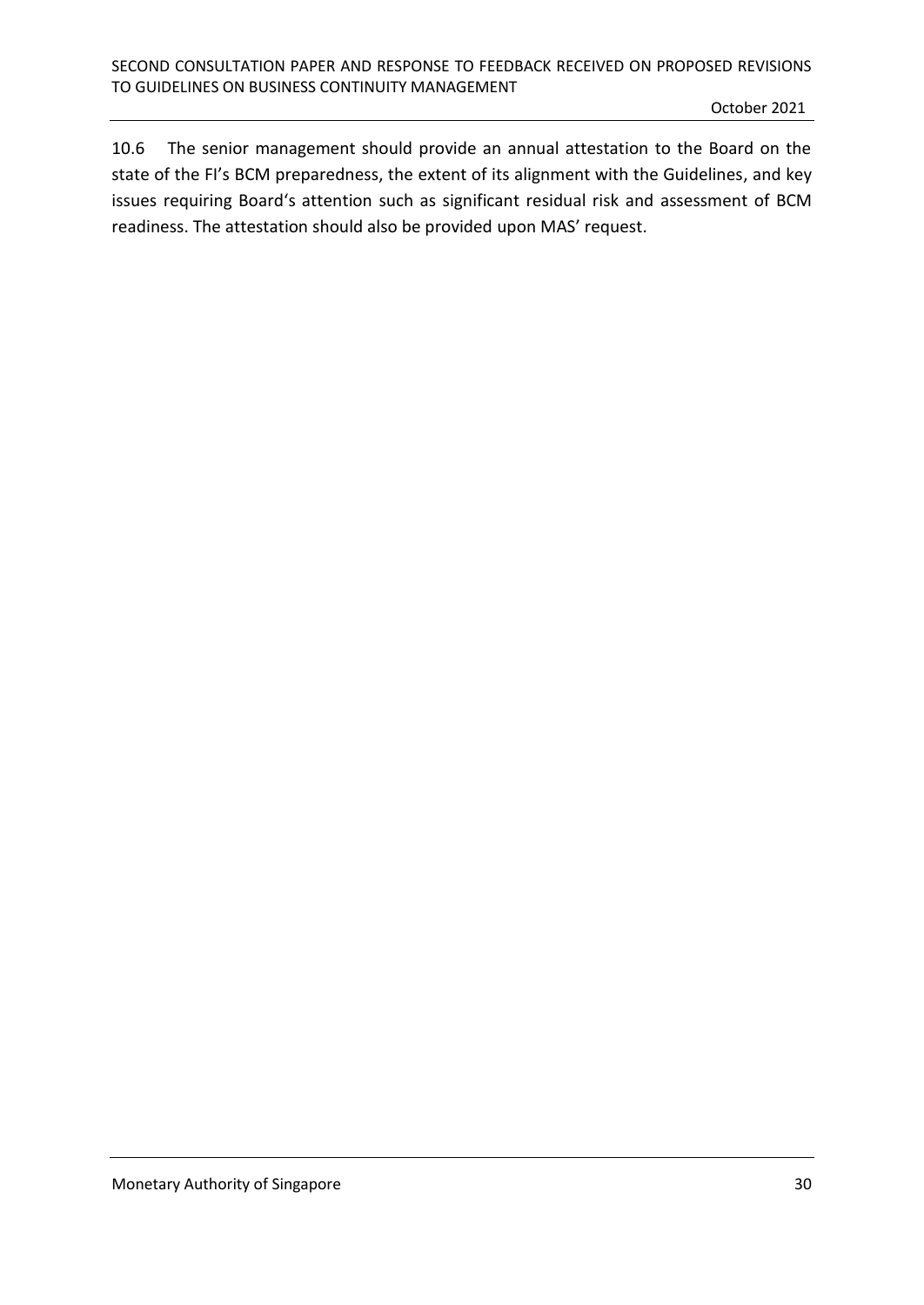## <span id="page-30-0"></span>**Appendix: Examples of Business Services**

| <b>Types of Business Services</b> | <b>Examples of Business Services<sup>22</sup></b>         |
|-----------------------------------|-----------------------------------------------------------|
|                                   | <b>Cash transactions</b>                                  |
|                                   | Lending                                                   |
|                                   | Deposit-taking                                            |
| <b>Banking</b>                    | Treasury                                                  |
|                                   | Private banking and wealth management                     |
|                                   | Investment banking or corporate finance                   |
|                                   | <b>Trade services</b>                                     |
|                                   | Claims servicing (including surrender)                    |
| Insurance                         | Policy renewal and servicing                              |
|                                   | Policy inception                                          |
|                                   | Derivatives trading, clearing, settlement and reporting   |
| <b>Financial Market</b>           | Securities trading, clearing, settlement and depository   |
| infrastructures                   | Administering of benchmarks                               |
|                                   | Payments clearing and settlement                          |
| <b>Broking and Custody</b>        | Trading, clearing, settlement and custody                 |
|                                   | Portfolio management and trading                          |
|                                   | Trade settlement and operations                           |
| <b>Asset Management</b>           | Trustee services, including fund admin and valuation      |
|                                   | Processing of subscriptions and redemptions in fund units |
|                                   | (transfer agency)                                         |
|                                   | Cross-border and domestic funds transfer                  |
| <b>Payment Services</b>           | Credit/debit card payments                                |
|                                   | E-wallet payments/ prepaid card payments                  |

<sup>&</sup>lt;sup>22</sup> These examples listed are non-exhaustive. FIs should identify the business services that are critical depending on the nature, size, and complexity of its business operations.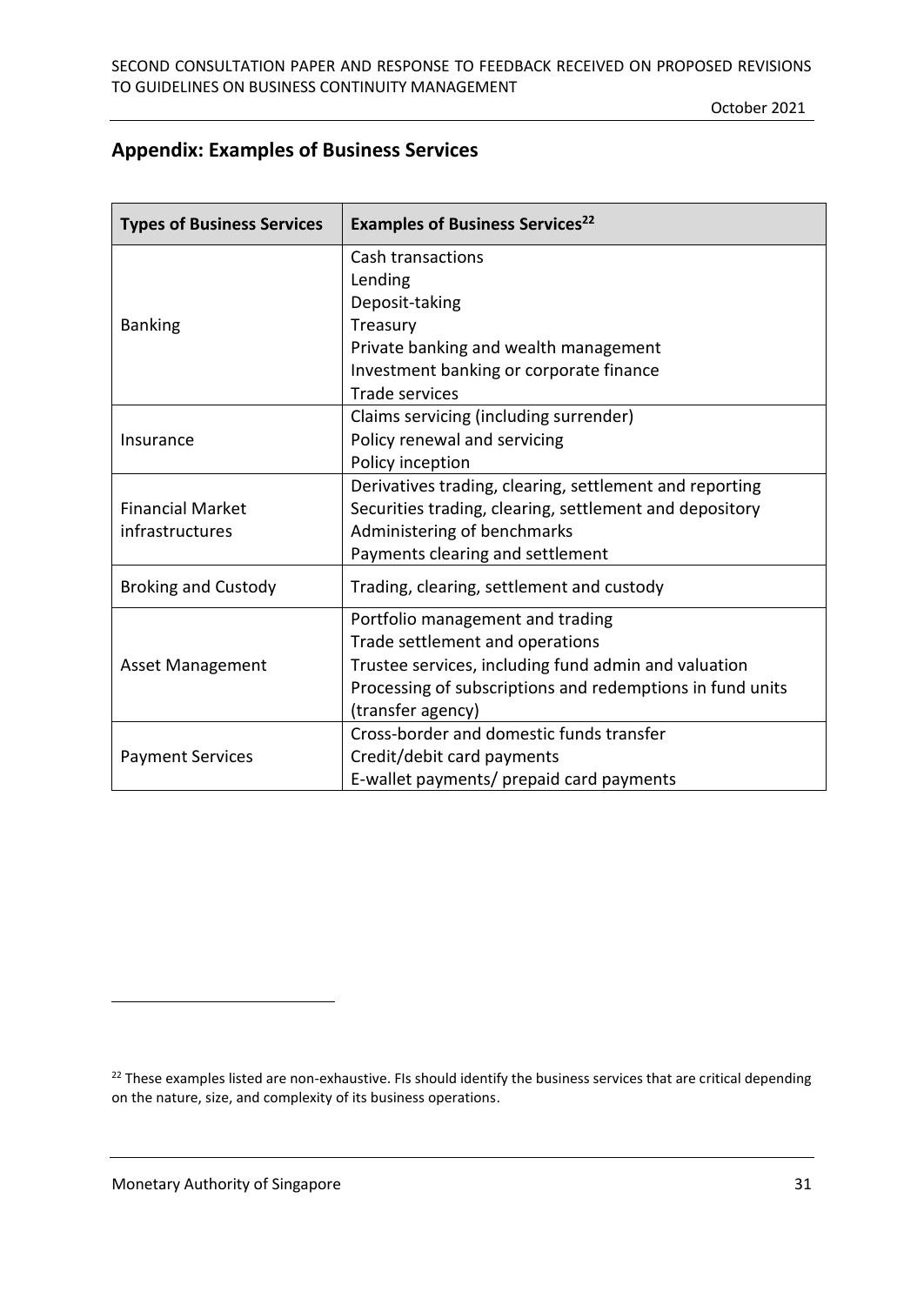## <span id="page-31-0"></span>**5 ANNEX C – Response to Feedback Received from First Consultation Paper**

## **Critical Business Functions and Business Continuity Objectives**

#### *Business Service*

5.1 Respondents supported MAS' approach for FIs to implement Business Continuity Management (BCM) policies, plans and playbooks at the service level. This would allow FIs to identify the complete set of processes supporting the service, draw out any internal or external dependencies that could have an impact on the delivery of the service, and identify potential gaps. This is opposed to taking a silo approach of implementing BCM only at the business unit or department level, where the focus would be on the recovery of individual processes.

5.2 However, respondents highlighted that business functions are commonly referred to as business processes performed by individual organisational lines (i.e. department or unit), and the change in taxonomy to refer business function as a service that an FI provides to its customers, could lead to interpretation issues in the implementation of BCM within the FIs' operations. Respondents also sought clarification on the definition of customer, and whether the scope includes internal customers or stakeholders within the FIs.

#### MAS' Response

5.3 MAS' original intent was to align the definition of "business function" with the definition of "critical functions" in MAS Notice 654 Recovery and Resolution Planning (RRP). MAS acknowledges the respondents' feedback, while also recognising the differences in objectives and scope between the RRP Notice<sup>23</sup> and the Guidelines. In that regard, MAS agrees with respondents to retain the definition of "business function" as processes performed by business units in the FI. We have hence introduced a new term "business service" into the Guidelines for added clarity and to avoid unnecessary changes to the FI's current BCM framework. The remainder of this consultation response paper will henceforth refer to "business service" as a service that an FI provides to its external customers, and refer to "business function" as activities or processes performed by business units in the FI.

<sup>&</sup>lt;sup>23</sup> For the purpose of RRP, FIs should continue to refer to the definitions in MAS Notice 654.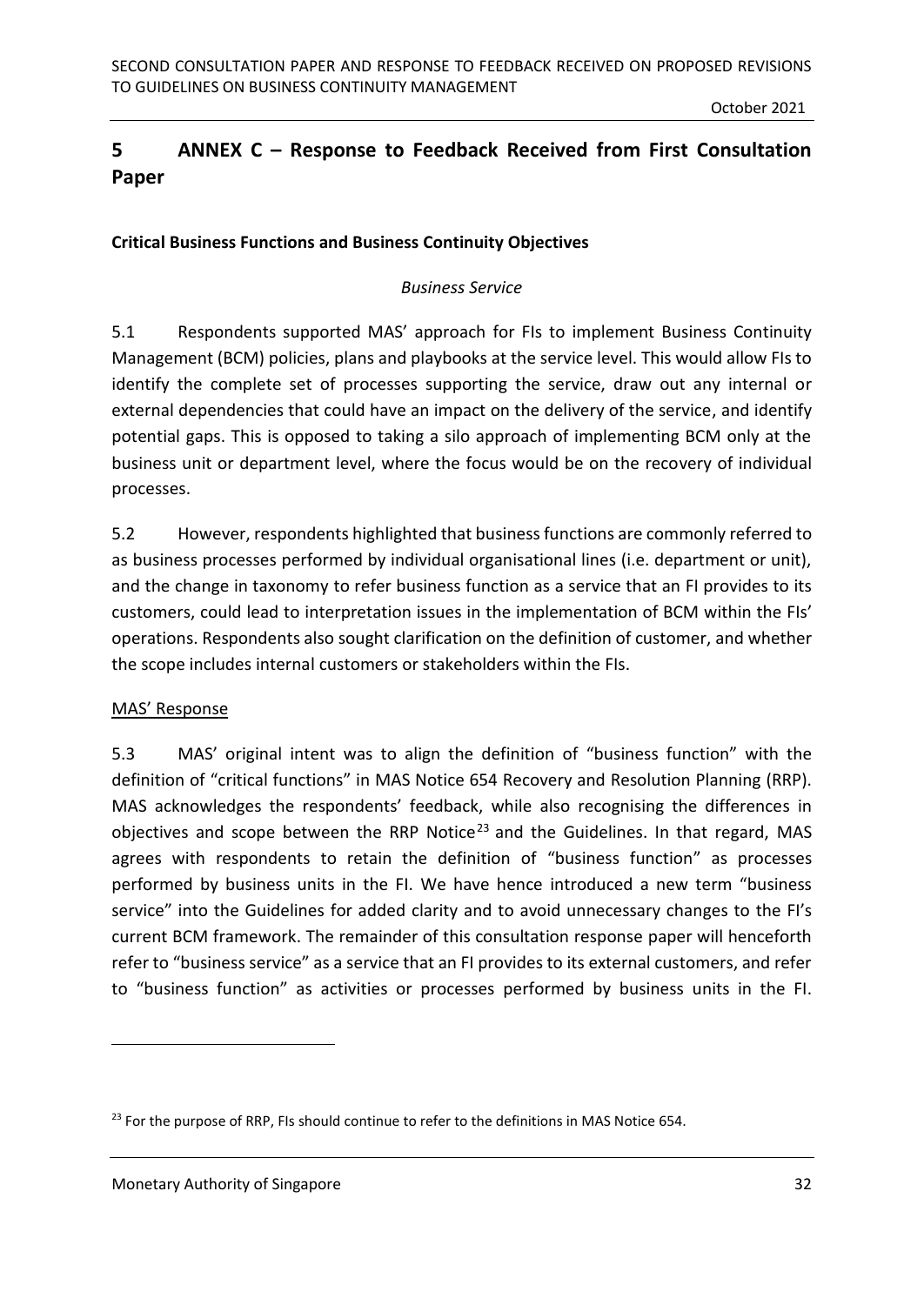Therefore, both this response paper and the second consultation paper will adopt the ordinary meaning of "customer".

#### *Critical Business Services and Functions*

5.4 Respondents requested for further guidance on the identification of critical business services based on the potential financial and non-financial loss when these services are disrupted. Guidance was also sought on whether services should be differentiated according to product types or business lines.

5.5 Respondents opined that critical or time-sensitive business functions that do not support any business service but are necessary to support the proper functioning of the FI during a disruption should also be recovered. Examples of such functions cited were IT support and human resource, etc.

#### MAS' Response

5.6 FIs are best placed to identify their critical business services based on the impact of the service disruption on the FI's safety and soundness, customers as well as on other participants in the financial ecosystem. We have included some of these considerations in the revised Guidelines. Likewise, MAS will not prescribe whether services should be differentiated by product types or business lines in view of the differing size and complexity of business operations across the FIs.

5.7 MAS agrees that functions that are not directly supporting a business service but are critical in supporting the FI during a disruption – such as maintaining the FI's safety and soundness – should also be prioritised for recovery. Therefore, we have included in the revised Guidelines that MAS expects FIs to have the necessary recovery strategies in place for these critical business functions to maintain public confidence in the FI, mitigate the impact of service disruption to its customers and to prevent any contagion effects on the financial system.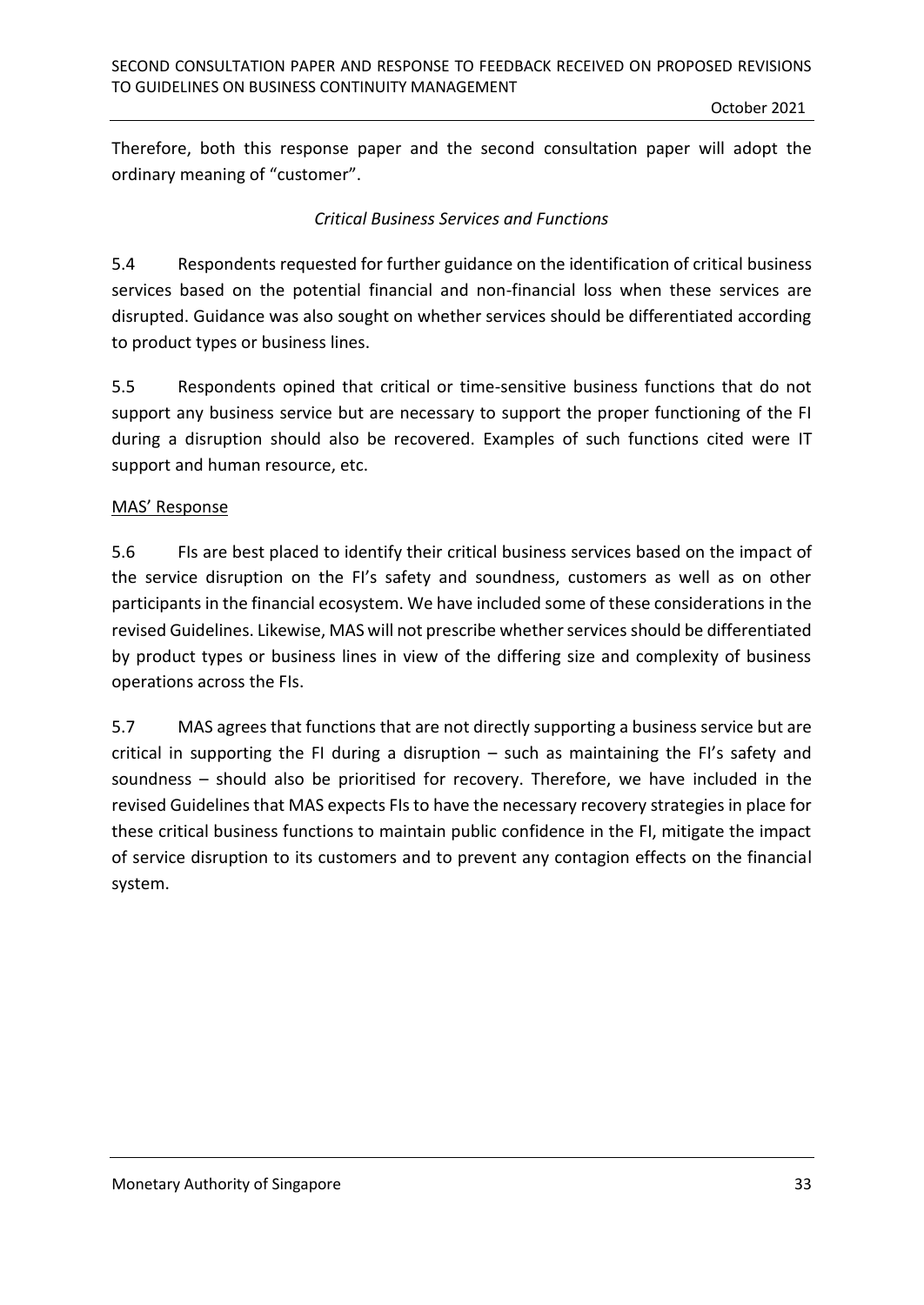## *Recovery of critical business services*

5.8 Respondents sought clarification on whether the level of output defined in the minimum performance level ("MPL")<sup>24</sup> refers to processing capacity. It was highlighted that MPL may not be applicable or meaningful for some services and it is challenging for an FI to consider all circumstances such as market condition, risk appetite, nature of incident to predetermine the MPL. Respondents also raised concerns that the MPL is too broad to quantify as it may not be a summation of the recovery time objectives ("RTO") of the processes within the business service when processes are not executed sequentially.

#### MAS' Response

5.9 MAS agrees that the MPL could be difficult to quantify for certain type of services. Rather than setting the MPL as a recovery target, MAS has introduced "Service Recovery Time Objective (SRTO)" as a new term, in lieu of MPL, in the second consultation paper. SRTO refers to the target time to recover a critical business service to a level sufficient to meet its business obligations, or the acceptable duration before the disruption of a critical business service would result in severe business impact and losses to the FI and any of its customers. The use of SRTO, which is a time-based metric, provides clarity between the FI and their third parties, on the recovery expectation during a disruption.

5.10 In establishing the SRTO, FIs should take into consideration its obligations to the customers, financial ecosystem and its participants. During a disruption, FIs are expected to meet the SRTO through measures, such as manual workarounds, activation of alternate sites, or expansion of the service capacity of alternate delivery channel(s) to meet the increase in demand. For critical business services that are supported by a number of business functions, FIs should ensure that the RTOs of the underlying business functions and their dependencies will meet its SRTO.

#### *Incorporating third parties' processes and capabilities into recovery planning*

5.11 Respondents highlighted that FIs may not be able to obtain sensitive or confidential information from third parties<sup>25</sup>, such as information relating to their business processes and recovery capabilities, to be incorporated into the "end-to-end" recovery planning. For

 $24$  MPL is defined in the 2019 consultation paper as the minimum level of output that an FI will aim to recover to in its initial phase of recovery following a business disruption.

<sup>&</sup>lt;sup>25</sup>These include third party service providers as well as intra-group service providers.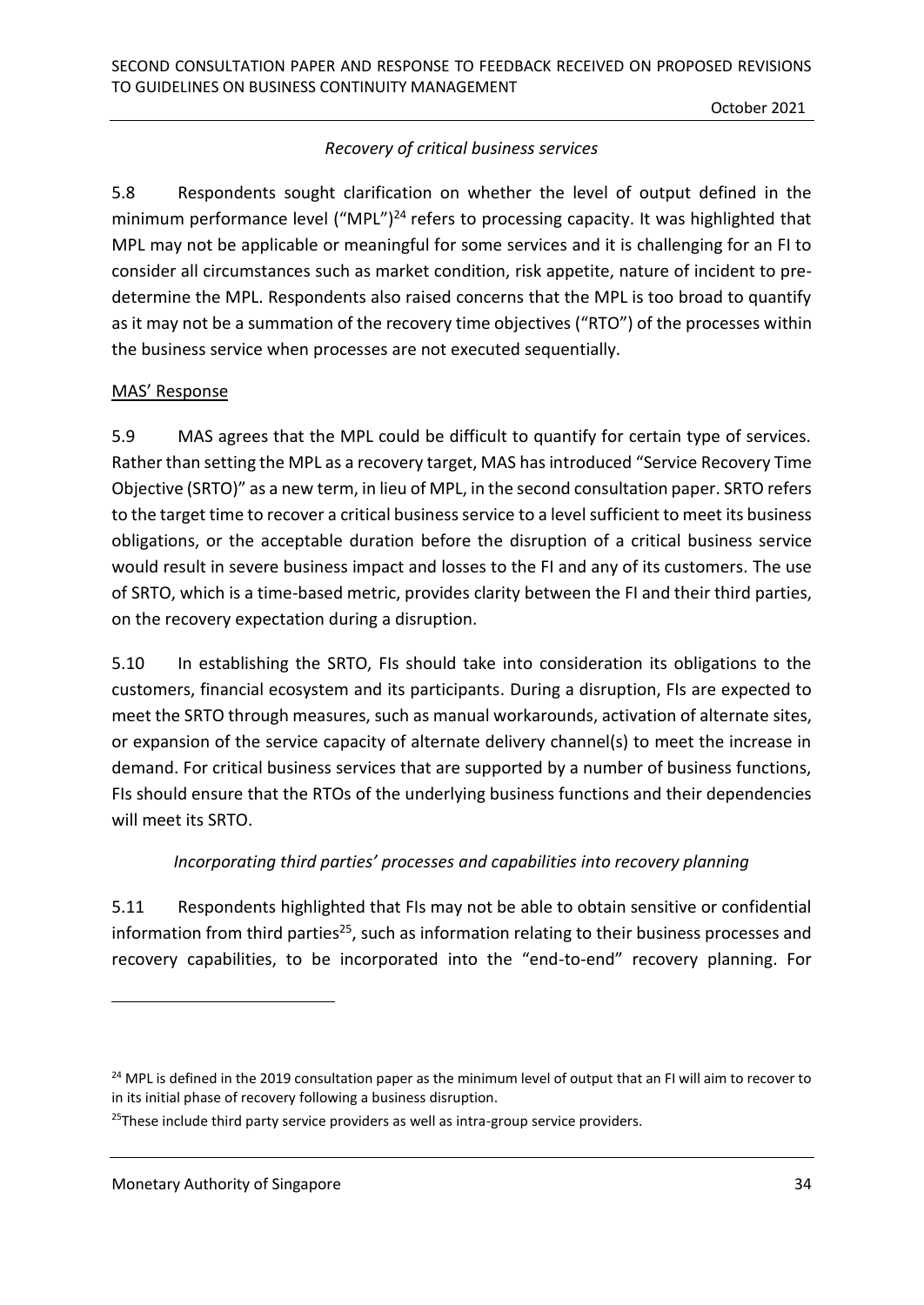example, a securities broker's business processes would involve third parties, such as the exchange, clearing house or depository.

5.12 Respondents also highlighted that it will be onerous for FIs to account for the recovery capabilities of third parties and requested for flexibility on the approach to address the residual risks posed by these interdependencies. They further expressed concerns that common service providers, such as telecommunications and utilities (water, electricity etc.) providers, financial rating providers and payment networks providers may not agree to disclose their recovery time objectives or conduct joint tests.

#### MAS' Response

5.13 MAS expects FIs to obtain assurance from relevant third parties that they are able to support the delivery of the critical business service within its SRTO. The assurance can be obtained through measures such as establishing operational level or service level agreements, requesting for dedicated people from their service provider, and conducting audits, regular tests or joint tests with their third parties. The RTOs of third party services that are key to the recovery of critical business services should also be captured in the "end-to-end" dependency mapping<sup>26</sup>.

5.14 The FI's senior management remains ultimately responsible for the continuity of the critical business services. In view of the increased reliance on third party service providers, MAS expects FIs to take reasonable measures to minimize the impact of disruption to services provided by third parties. These measures could include putting in place risk mitigating measures, such as implementing redundancy or back-up arrangements (e.g. alternate service provider, alternate delivery channels, alternate sites or manual processes, plans and procedures) to manage and address any unforeseen disruption, failure and termination of third party arrangements.

#### *Accountability for a Service*

5.15 Respondents highlighted that it will be challenging to assign ownership, accountability, and responsibility for the delivery of a service, that is typically owned by a number of business units across the organisation.

 $26$  Dependency mapping is defined as a process to identify and understand the internal and external dependencies on people, processes, and technology, including those involving third parties, that support each critical business service.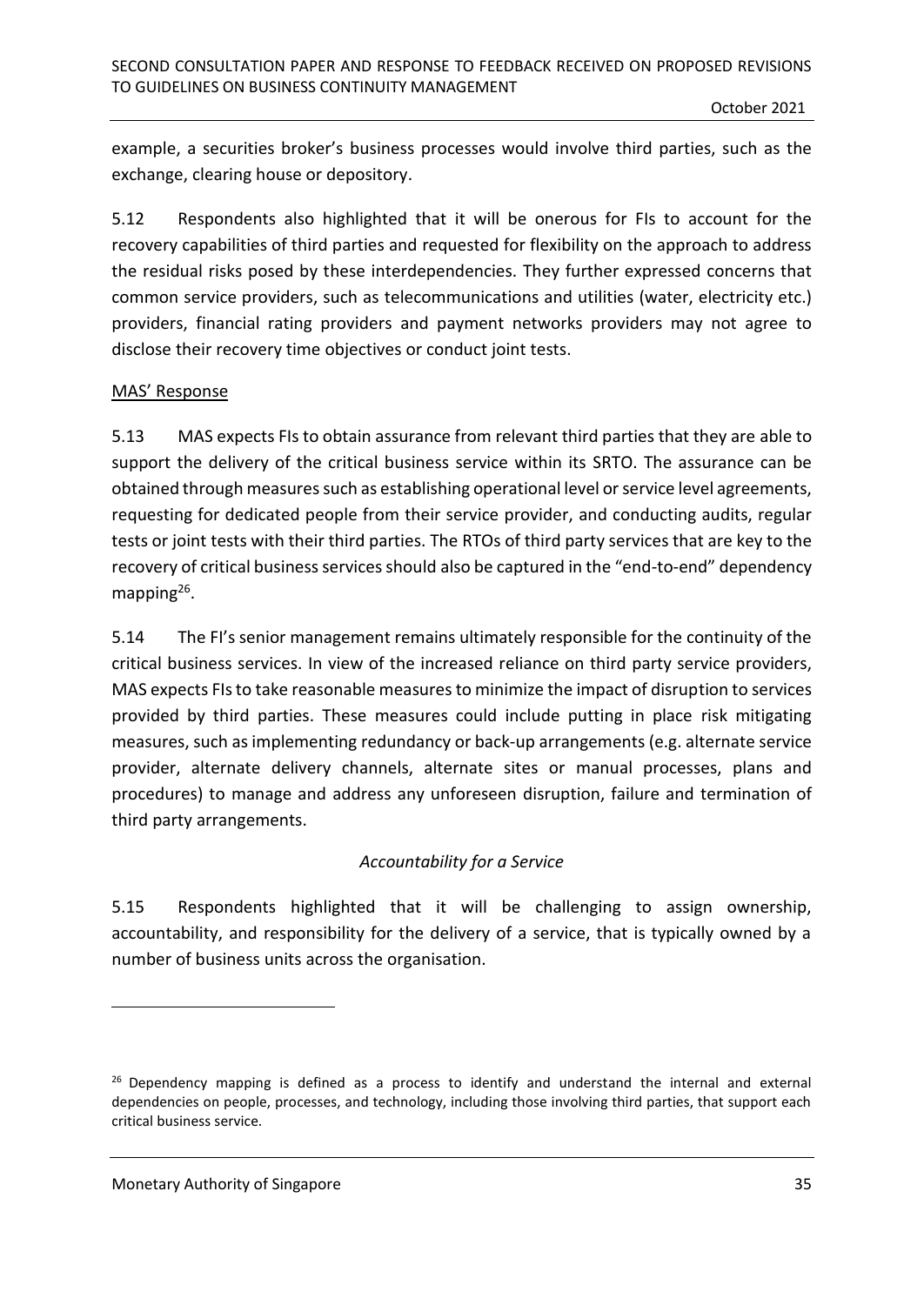#### MAS' Response

5.16 The FI's senior management is ultimately responsible for ensuring the continuity of the critical business services. In instances whereby a critical business service is supported by more than one business unit, it is even more critical that all relevant business units be involved in determining the SRTO, and in identifying and remediating any potential gaps in its recovery process through dependency mapping.

#### *Intermittent service availability*

5.17 Respondents highlighted that reduced or intermittent service availabilities are usually managed through day-to-day incident management or the activation of IT disaster recovery to fully recover a system, and may not necessitate the activation of business continuity plans (BCPs). They suggested that the establishment of monitoring capabilities for prompt detection of reduced or intermittent service availabilities should be addressed under the Technology Risk Management Guidelines instead, since these are largely attributed to the intermittent availability of systems.

#### MAS' Response

5.18 The establishment of monitoring capabilities for prompt detection of reduced or intermittent services due to system issues has been included in the Technology Risk Management Guidelines<sup>27</sup>. Nevertheless, an FI may be required to activate its BCP in a timely manner, before the performance degradation becomes overly prolonged or worsens to the extent that it results in severe impact. In this regard, MAS expects FIs to set out clear and defined thresholds for BCP activation in the event where the performance of a critical business service is reduced or intermittent, but not to the extent that it is completely unavailable. This is based on lessons learnt from previous incidents, where FIs were not able to address the issue of intermittent or degraded services through their remediation measures, and did not activate their BCPs in a timely manner, resulting in prolonged service unavailability.

<sup>&</sup>lt;sup>27</sup> The FI should continuously monitor the utilisation of its system resources against a set of pre-defined thresholds. Such monitoring could facilitate the FI in carrying out capacity management to ensure that IT resources are adequate to meet current and future business needs.

<sup>-</sup> *Technology Risk Management Guidelines, January 2021, 8.1 System Availability*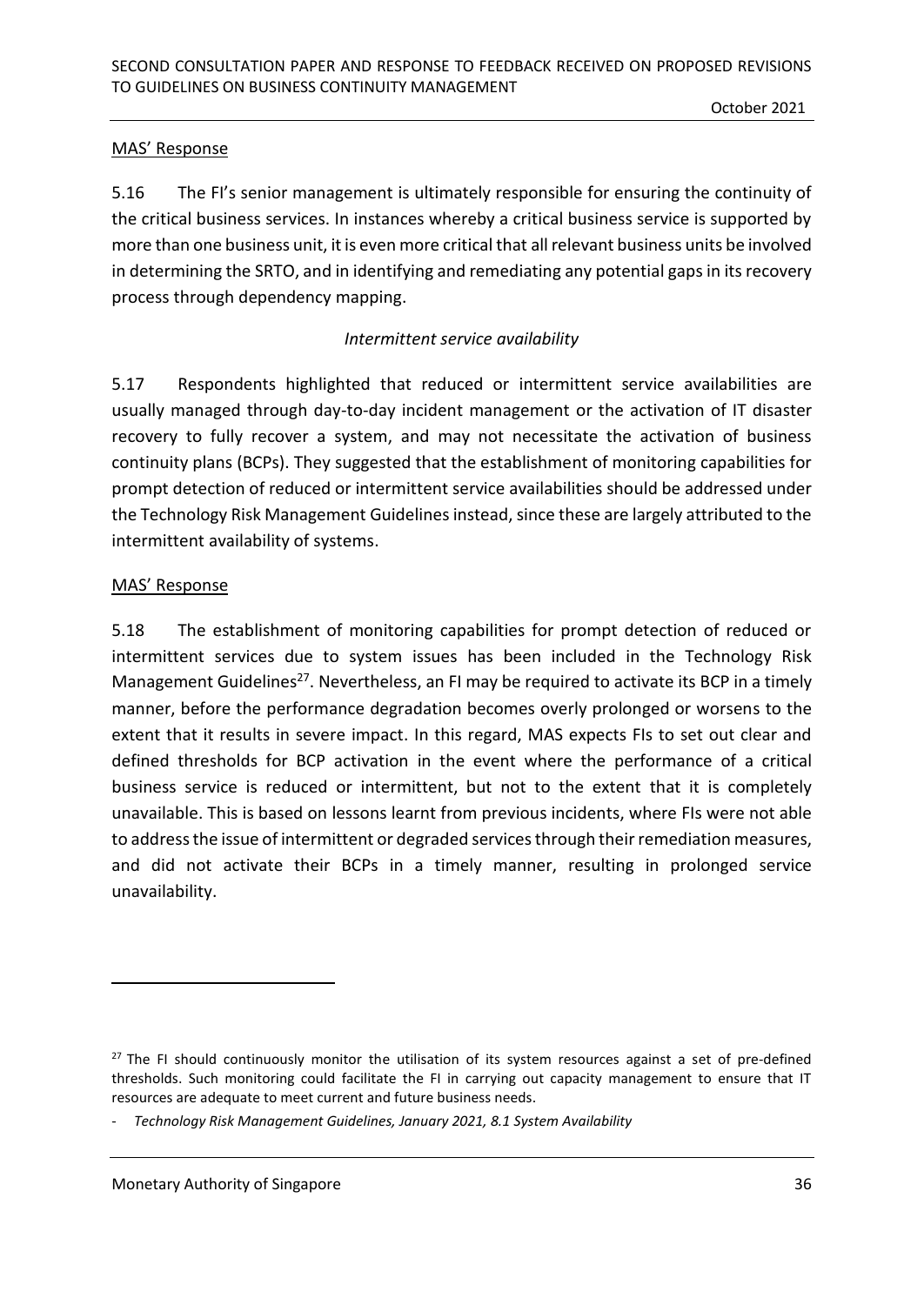#### **Responsibility of the Board and Senior Management**

#### *Oversight by the Board*

5.19 MAS had proposed in the 2019 Consultation Paper (Paragraphs 4.3(b) and 4.3(c)) that the Board of directors ("Board")<sup>28</sup> be responsible for reviewing and endorsing the FI's critical business functions, business continuity objectives, and the adequacy of resources. Respondents highlighted that the Board should provide strategic directions instead of managing day-to-day running that includes approving critical business functions, business continuity objectives, budgets, and staff allocation responsibilities.

5.20 Some respondents sought clarification on the appropriateness of a management committee to assume the responsibility of the Board, for an entity incorporated outside Singapore or for a small entity that may have a very lean organisation structure.

#### MAS' Response

5.21 MAS agrees that the operational responsibilities that are under the purview of the senior management should be not duplicated at the Board. Instead, the Board should provide oversight by ensuring that the senior management has allocated adequate budget and resources to implement effective business continuity measures to achieve the desired state of preparedness, that commensurate with its business needs and obligations. The responsibility of the Board has been clarified in the revised Guidelines.

5.22 For FIs headquartered outside Singapore, the responsibility of the Board may be delegated to a management committee or body responsible for the supervision and oversight for the FI's operations in Singapore. For smaller FIs, the responsibility of the Board can be assumed by the local senior management provided that the responsibilities of Board can be effectively discharged.

<sup>28</sup> "Board" refers to:

<sup>(</sup>i) in the case of an FI incorporated in Singapore, the Board of directors; and

<sup>(</sup>ii) in the case of an FI incorporated or established outside Singapore, a governing body or committee beyond local management that is charged with oversight and supervision responsibilities for the FI's operations in Singapore.

<sup>-</sup> Guidelines on Individual Accountability and Conduct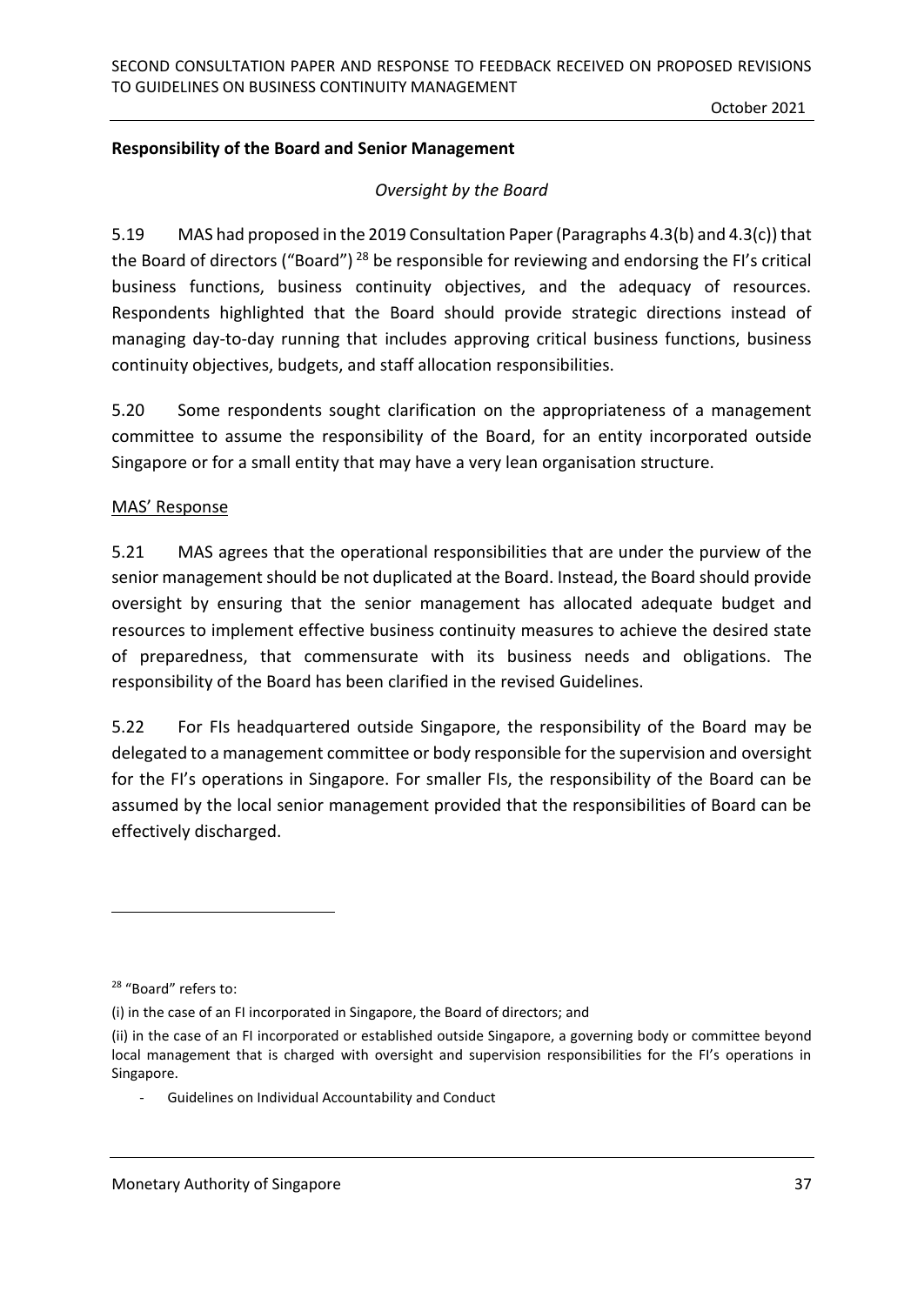#### *Responsibility of Senior Management and Committee to oversee BCM*

5.23 Several respondents sought clarification on whether the committee to oversee the FI's BCM is responsible for the implementation of BCM in the FI, or if the committee is responsible for reviewing the FI's BCM framework. This will allow them to assess the appropriateness of appointing the Chief Risk Officer or a member of senior management to lead the committee as well as to determine the composition of the committee. They highlighted that business heads are responsible for the recovery of an FI's business operations during a disruption and suggested that there should be a clear segregation between risk ownership and the risk review function.

#### MAS' Response

5.24 BCM is part of the FI's overall risk management to manage the risks arising from disruptive events. As the responsibilities of the Chief Risk Officer relate to the identification, monitoring, and management of the risks of the FI, it is appropriate for the Chief Risk Officer to also have purview over risks related to BCM. At the same time, FIs are given discretion to decide on the structure that best facilitates the implementation and the management of their BCM. The Guidelines have been amended to focus on the responsibility of the senior management on the FI's BCM that includes putting in place a programme for the development, implementation and maintenance of BCPs, the assessment of the overall business continuity preparedness, and addressing gaps and weaknesses identified.

#### *Support from Group or Regional Office on implementation of BCM*

5.25 A few respondents sought clarification on whether FIs can continue to rely on support provided by the Group or Regional Office, such as to leverage Group or Regional policies to comply with the Guidelines, or have senior management based overseas be responsible for the FI's BCM. They opined that there is a risk of potentially less effective BCM and duplicative efforts if they were to implement a segmented or localised approach for BCM.

#### MAS' Response

5.26 FIs may adopt and adapt the BCM frameworks, policies, and procedures that have been instituted at the Group or Regional level, as long as these arrangements would enable the FIs' Singapore operations to comply with the Guidelines. MAS agrees that senior management, who are based overseas and are responsible for the implementation of BCM in the Singapore's operations, can continue to be responsible for the BCM implementation of the FI in Singapore under a regional or global management arrangement.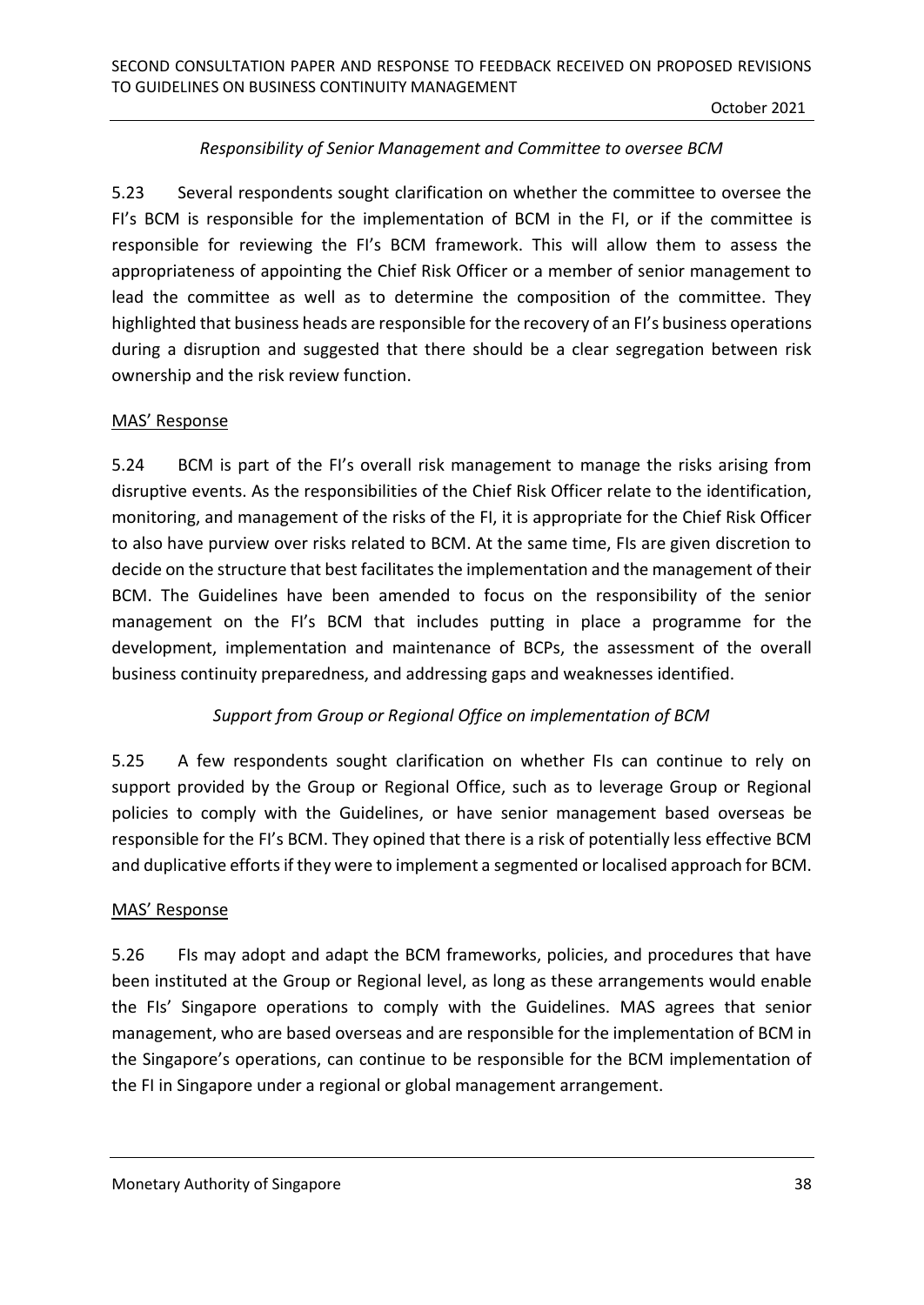## *Crisis Management Team, Crisis Activities and Training*

5.27 Respondents provided feedback that the composition of the Crisis Management Team (CMT) may not comprise of entirely of senior management, and it could differ from FI to FI depending on the FI's size of operations, or alignment with the regional or global organisation structure. For example, FIs of smaller size may form their CMTs comprising of senior management and other staff, while FIs with regional or global operations may adopt a regional or global Crisis Management setup with representatives based overseas.

5.28 Respondents also highlighted it may not be practical to prescribe parameters for decision-making such as setting (a) a maximum time allocated to assess and activate the recovery arrangements and (b) a potential work routine during prolonged outage. Instead, they recommended that an FI's CMT should be allowed to assess and decide on the activation or the arrangements depending on the circumstances and severity of the crisis.

5.29 Respondents also sought clarification on the expectations of training the CMT members on an annual basis, especially in view of the limited crisis management courses or training available.

#### MAS' Response

5.30 MAS agrees that FIs should determine the composition of the CMT that is appropriate to their size and organisation structure. FIs are expected to set out a crisis management structure with clearly defined roles, responsibilities, and chain of command (including designating alternates to primary representatives).

5.31 MAS agrees that FI's CMT should assess and decide on the course of action to be undertaken based on the circumstances and severity of the crisis. However, FIs should identify a set of pre-defined triggers and criteria to facilitate timely activation of the crisis management structure for decision-making. The Guidelines have been amended to reflect an outcome driven approach to crisis management.

5.32 The senior management is responsible for steering the FI out of a crisis. FIs should accord proper training to their senior management to familiarise them with the crisis management structure and their responsibilities during a crisis. Hence, the Guidelines have been revised to provide FIs with the flexibility to implement training in the format assessed to be most effective in achieving this outcome.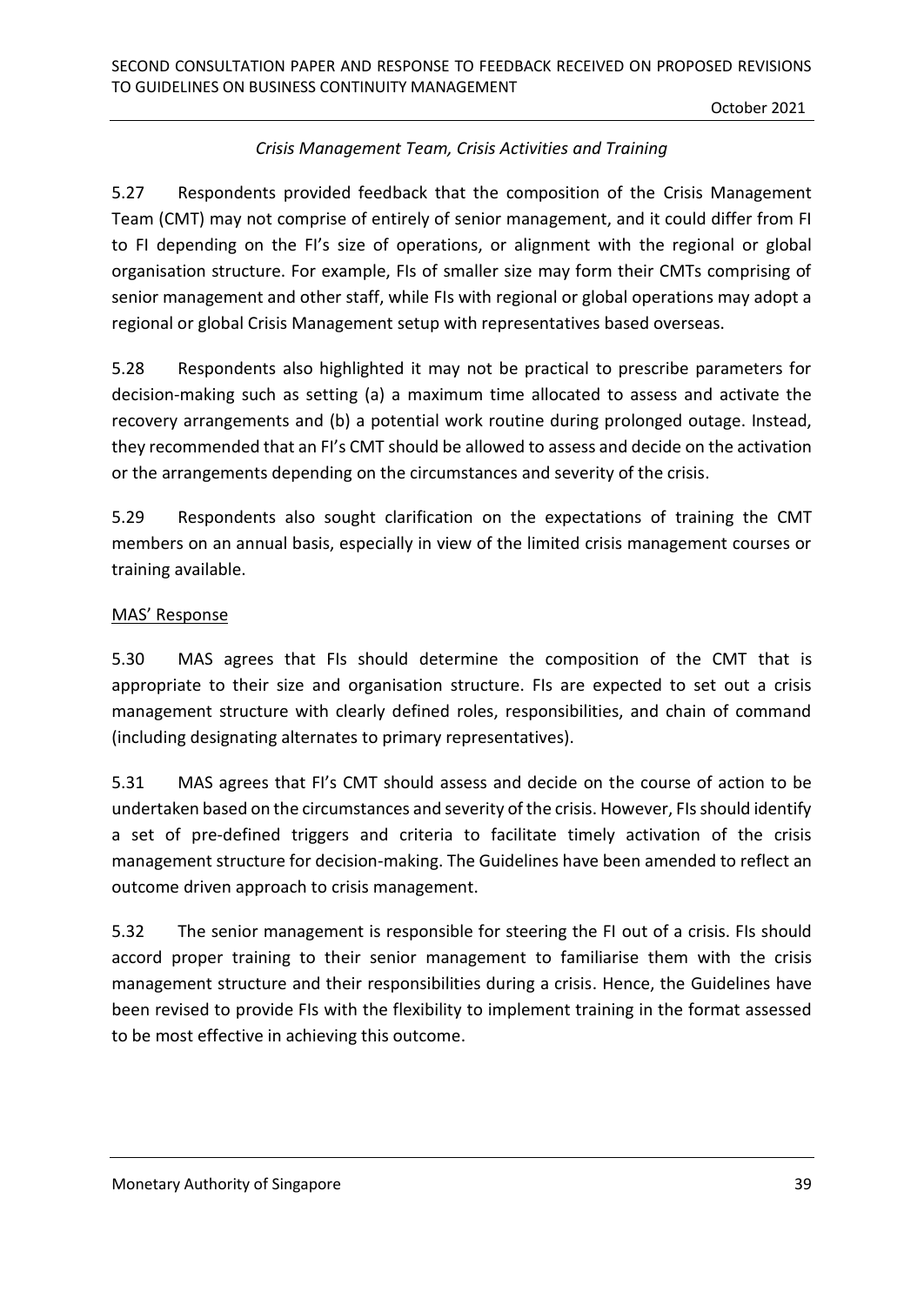#### **Business Continuity Plans**

### *Business Continuity Plans (BCPs) for Critical Business Services*

5.33 Respondents sought clarification on the expectations to document supporting functions in each service's BCP as well as to include the list of non-exhaustive components in the BCP as set out in the 2019 Consultation Paper Paragraph 5.16. They suggested for MAS to allow FIs to provide the end-to-end perspective for service by referencing or mapping the dependencies of the underlying processes while ensuring recovery processes are aligned in the respective unit level BCPs. This approach will avoid an overly complex BCP which could lead to duplication between services' BCPs that have the same functions supporting.

5.34 A few respondents also highlighted that certain processes are automated and may not have manual workaround or alternatives. They sought guidance on the treatment for such automated processes.

#### MAS' Response

5.35 The objective of documenting end-to-end interdependencies is to ensure that FIs consider all the functions and dependencies supporting a critical business service to meet the SRTO. FIs should document the dependencies on people, processes, technology and other resources, including those involving third parties, that support each critical business service in a structure most suitable for its business operations. The dependency map can be established in addition to the existing business unit or business function-level BCPs.

5.36 In the event that a critical business service relies on automated processes that have no manual workarounds, the FI must be able to recover the automated processes quickly or put in place appropriate contingency measures (e.g. alternative systems or expansion of the service capacity of alternative delivery channels) in order to meet the SRTO when any of those automated processes is disrupted.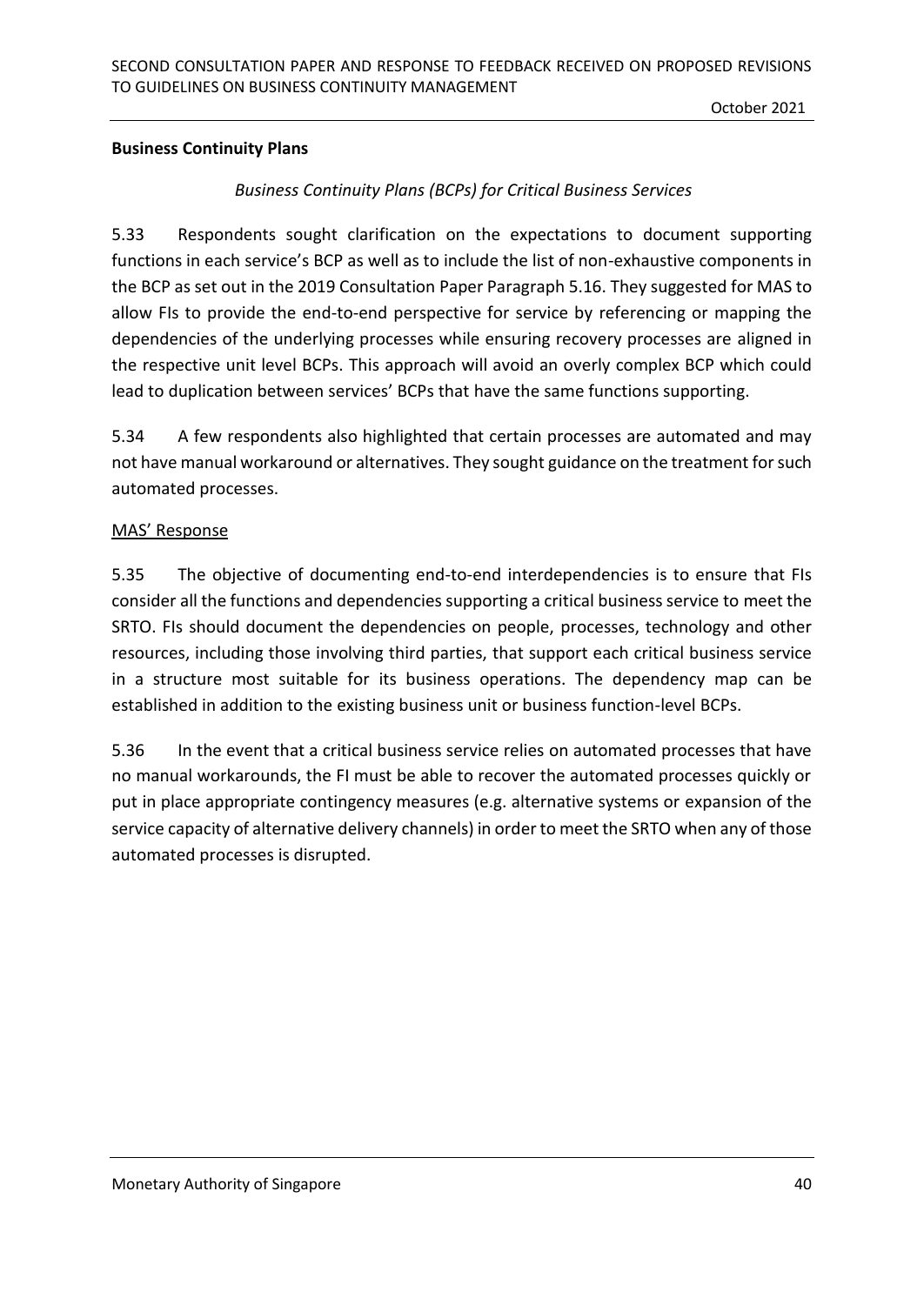## *Risk assessment and Plausible Scenarios*

5.37 Respondents sought clarification on whether the expectation is for FIs to conduct a risk assessment for each service, or whether the same risk assessment process could be applied at the organisational level, since a number of services would be affected by the same threat scenario.

5.38 Respondents queried if the expectation is for FIs to provide an exhaustive list of plausible scenarios in their BCPs. They provided feedback that it would be impractical for FIs to incorporate all plausible scenarios in their BCPS, and suggested that the BCPs should focus on recovery processes and resources based on the type of disruption, such as loss of physical infrastructure, etc.

#### MAS' Response

5.39 MAS expects an FI to identify severe but plausible scenarios and stress test the effectiveness of their BCPs against these scenarios. The identification of the scenarios can be conducted from an organisation-wide perspective and/or at the individual service level depending on their business set-up, so long as it can provide the necessary planning scenarios and assumptions to form the basis of their recovery strategies and plans.

5.40 While MAS agrees that FIs should plan their BCPs around the type of disruption, FIs should also cover scenarios, where the disruption could have a simultaneous impact on the availability of people, IT systems, supply chains or physical facilities.

## *Formal BCM training programme*

5.41 Respondents provided feedback that tests are effective ways to ensure staff's familiarity with BCP processes, but sought clarification on whether tests could also qualify as formal training for staff with BCM responsibilities, including functions outsourced to third party.

## MAS' Response

5.42 BCM tests and drills are not substitutes for BCM training.The objective of BCM training is to ensure that staff are able to execute their BCM roles and responsibilities effectively, particularly for staff whose business-as-usual roles are not directly related to their responsibilities under BCM (e.g. crisis communications, corporate first responders etc.). FIs can determine the type and format of training activities that are needed to achieve this outcome.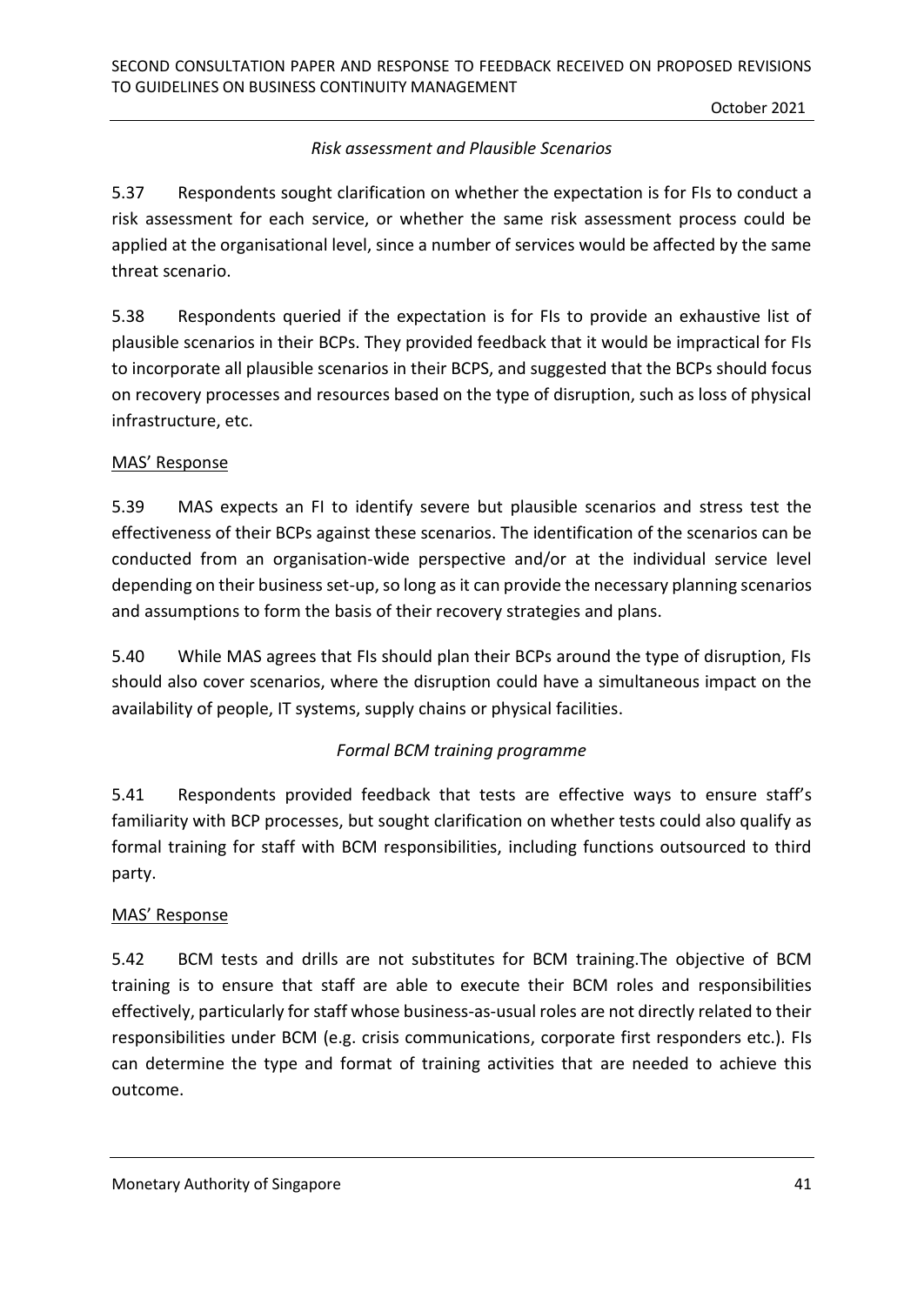## *Incident notification to MAS*

5.43 Respondents sought clarification on the definition of incident or criteria for notifying MAS of an incident to critical business service, especially if there is no impact to customers. They also seek to understand if the existing incident notification template can be used.

#### MAS' Response

5.44 FIs should inform MAS immediately of incidents where business operations are, or will be severely disrupted, or when the business continuity plan is activated, or going to be activated in response to an incident. FIs should continue to update MAS of such incidents per the MAS [incident reporting template.](https://www.mas.gov.sg/regulation/forms-and-templates/incident-reporting-template)

#### **BCM Tests**

## *Scope, type, and frequency of BCM tests*

5.45 Respondents sought clarification on the expectation to validate all aspects of a service's BCP and crisis management plan, as well as the conduct of annual BCP test for each critical service. Respondents asked if there is an expectation to conduct different types of complex tests for each critical service and function. There were concerns on conducting "endto-end" testing of services, which could translate to increased operational risks due to the interlinkages between systems.

5.46 Respondents also gave feedback that different types of tests may achieve the same objective and conducting such extensive testing will result in testing fatigue due to multiple tests of same functions supporting the different services. They suggested MAS to allow FIs to determine the scope, type and frequency of BCM tests that commensurate with the scale, nature and complexity of the FIs' operations.

#### MAS' Response

5.47 MAS agrees that the types and frequency of tests should commensurate with the criticality of the services and functions. To ensure BCM preparedness, FIs should conduct regular and comprehensive tests by clearly setting out their test objectives and scope. These objectives should include validating that their crisis management and communications structure, and response and recovery arrangements are effective against severe but plausible operational disruption scenarios. With these in mind, FIsshould develop a testing programme to meet these expectations. The Guidelines have been amended to clarify the expectations on testing.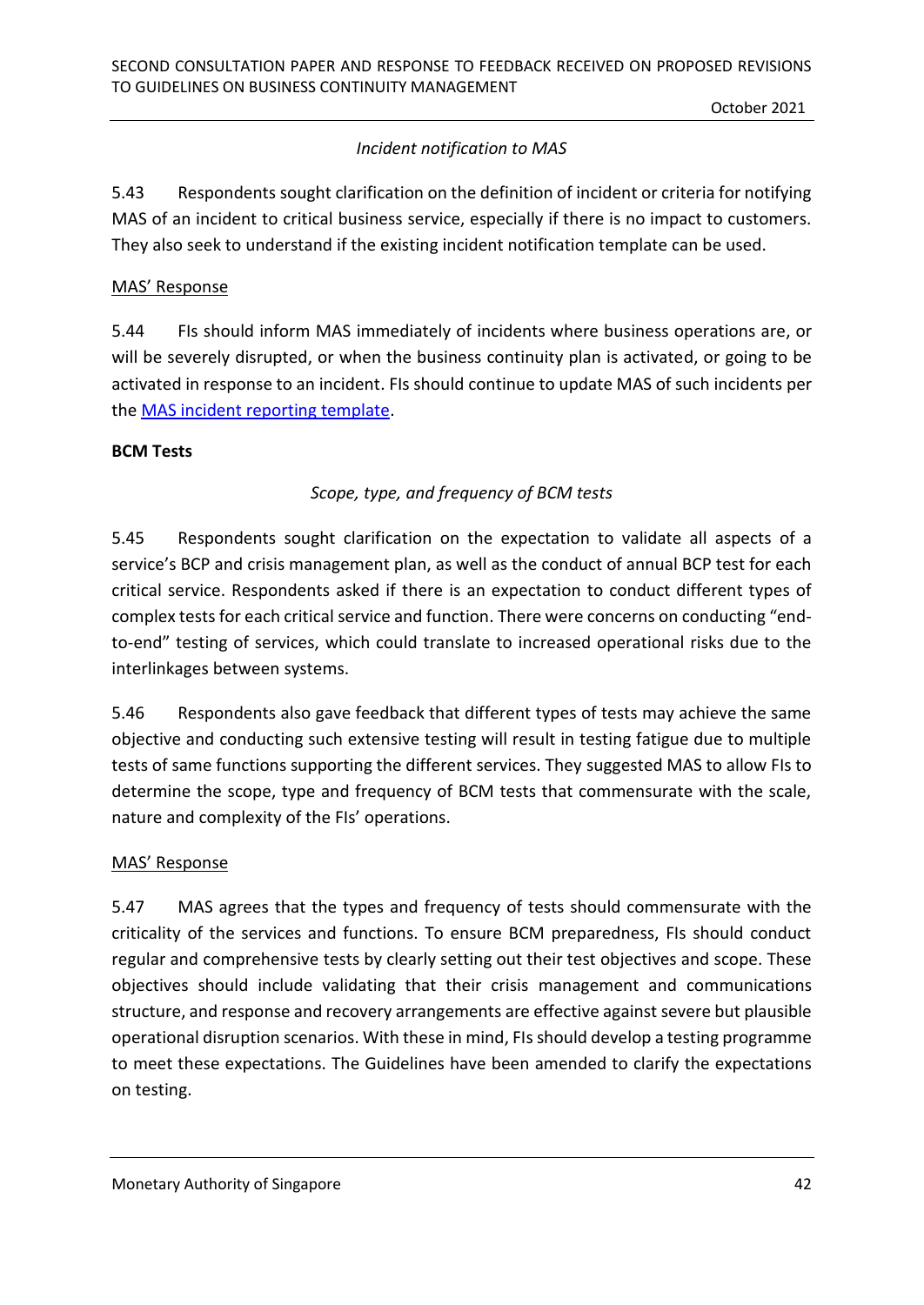## *Involvement of third parties*

5.48 Respondents also highlighted the challenges of involving third parties in "end-toend" testing of a service and sought clarification on alternative means to obtain assurance on third parties' recovery capabilities. It was highlighted that individual FIs have limited control over the testing of third parties such as financial market infrastructures, utilities providers, and cloud service providers, and it is impractical to conduct joint testing given the number of FIs these third parties support.

#### MAS' Response

5.49 MAS acknowledges the concerns in relation to testing with third party service providers (e.g. financial utility providers). Under circumstances where joint testing with third party service providers is not possible, MAS expects the FIs to obtain assurance from relevant third party service providers through measures such as reviewing the results of tests conducted by service providers.

#### *Involvement of all CMT members in a test*

5.50 Respondents sought clarification on the expectation to involve all primary and alternate CMT members in a crisis management test on an annual basis. They raised challenges in coordinating and scheduling a test involving all CMT members (inclusive of both primary and alternates) and suggested that their involvement can be decided based on the type and objective of test.

#### MAS' Response

5.51 MAS agrees that FIs should have the discretion of deciding the involvement of CMT members based on the test scenario. The objective of the crisis management test is to familiarise personnel involved in crisis management with the crisis management process, and have the CMT members (and their alternates) practise making decisions under simulated conditions, such as prioritising the recovery of competing critical business services.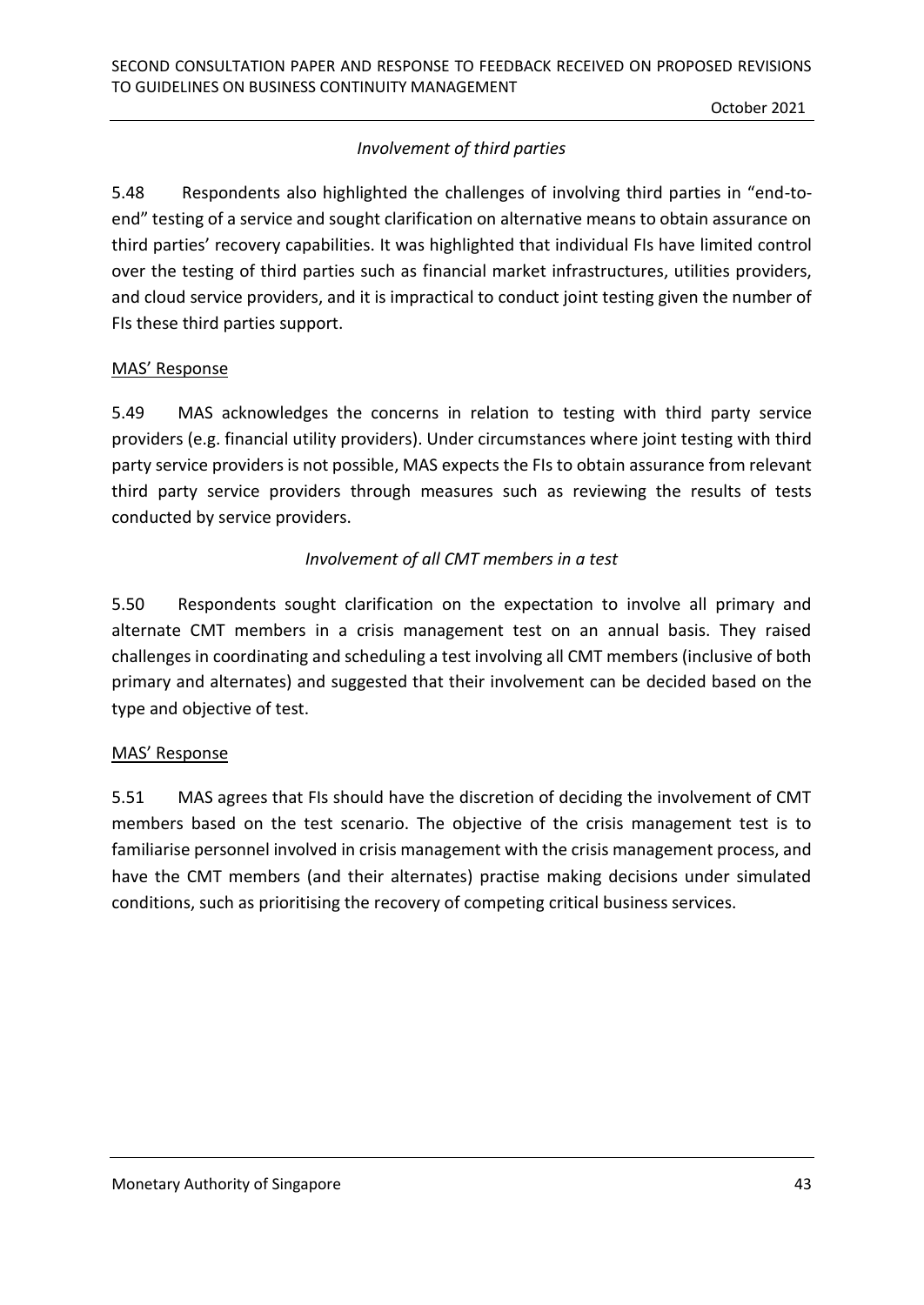#### **BCM Audits**

#### *Scope and Frequency of BCM audit*

5.52 Respondents sought clarification on the need to have a BCM-specific audit process and plan, comprising auditable areas for the coming year and to be approved by the Audit Committee separately. They highlighted that audits on BCM are often performed as part of the business process audits rather than a BCM-specific audit.

5.53 Respondents also sought clarification on the expectations of a comprehensive audit scope, the appropriate frequency based on criticality, and the extent of audit independence. They suggested that the audit frequency and plan should be based on their internal risk assessment or risk-based audit policy and plan such as areas with higher risk ratings should be audited more frequently.

#### MAS' Response

5.54 The objective of audit is to provide an independent assessment of the adequacy and effectiveness of the implementation of the FI's BCM framework to the FI. MAS agrees that FIs can leverage their internal audit plan, audit methodology and audit cycle to determine the scope and frequency of BCM audit. The BCM audit should be conducted by an independent party (e.g. qualified internal auditor or qualified external auditor). The Guidelines have been amended accordingly.

#### **Timeframe for Implementation**

5.55 Respondents provided feedback that the implementation of new expectations in the Guidelines would entail changes in their BCM programs and significant efforts. As such, they highlighted that a 12-month transition period would be insufficient and larger FIs may need more time to complete the transition due to the complexity of their operations. They requested for a longer transition timeframe for more complex operations.

5.56 Respondents also sought clarification on the commencement of the audit on BCM and suggested that the audit on BCM should take place a year after transition period.

#### MAS' Response

5.57 MAS has revised the BCM Guidelines to take in respondents' feedback and is conducting a second consultation. FIs should review the new guidance and provide feedback on the adequacy of 12-month transition period.